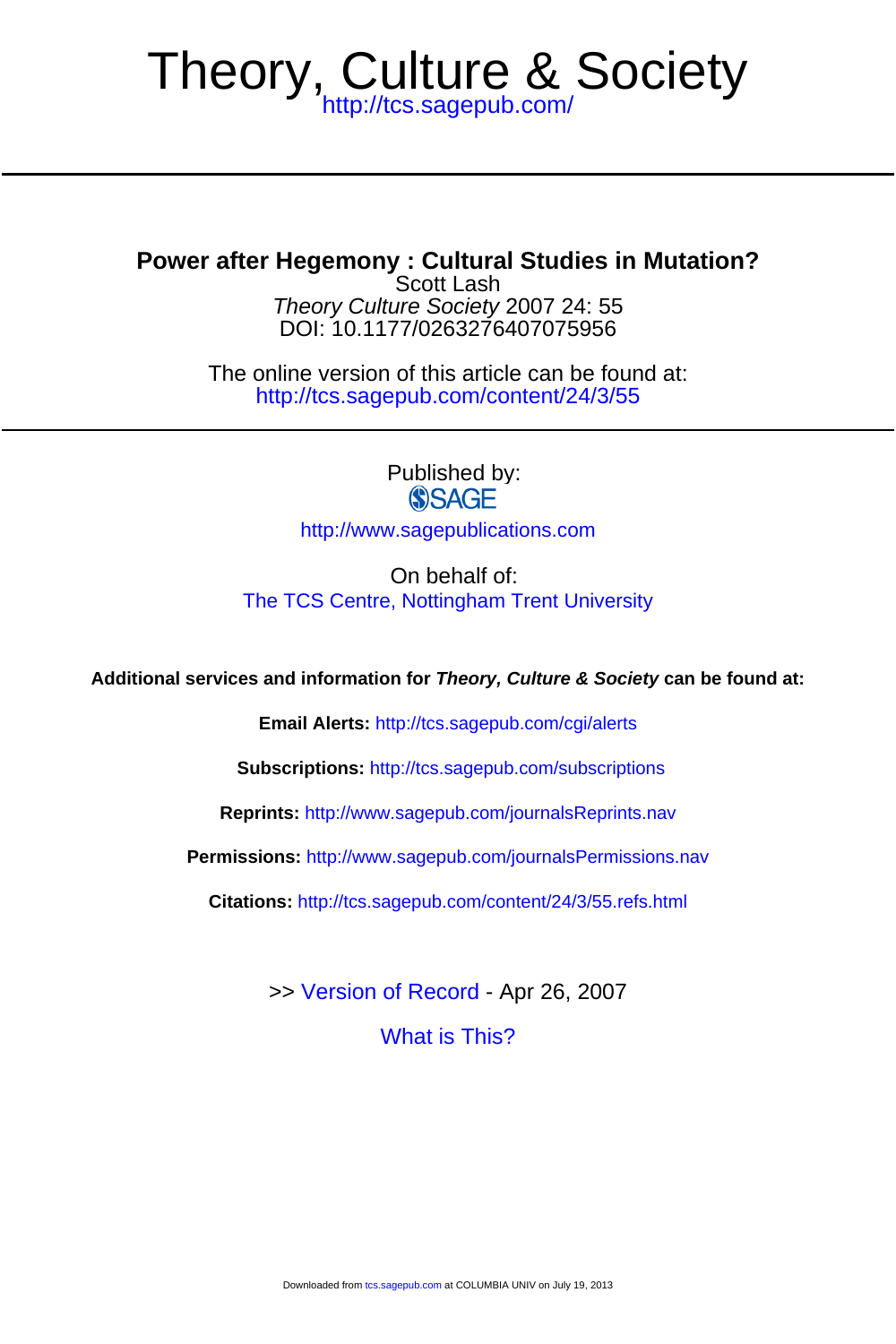# Power after Hegemony Cultural Studies in Mutation?

### *Scott Lash*

*HEGEMONY* IS a concept that has been around for a long time.<sup>1</sup> From<br>the beginnings of cultural studies in the 1970s, 'hegemony' has been<br>perhaps the pivotal concept in this still emerging discipline. Cultural<br>studies has the beginnings of cultural studies in the 1970s, 'hegemony' has been perhaps *the* pivotal concept in this still emerging discipline. Cultural studies has been perhaps primarily concerned from its outset with the question of power, and it is through hegemony – or an equivalent – that its analysts have understood power to be effective. In what follows I do not want to argue that hegemony is a flawed concept. I do not want indeed to argue at all against the concept of hegemony. Hegemony as a concept has I think indeed great truth-value. What I want to argue instead is that it has had great truth-value for a particular epoch.  $\overline{I}$  want to argue that that epoch is now beginning to draw to a close. I want to suggest that power now, instead, is largely *post-hegemonic*. I want to suggest that cultural studies should look perhaps mostly elsewhere for its core concepts. I should also like to propose what some of these alternative concepts might be. I believe that these are not only concepts but also are the way in which power is beginning to work in a post-hegemonic age.

Hegemony was the concept that de facto crystallized cultural studies as a discipline. Hegemony means domination through consent as much as coercion. It has meant domination through ideology or discourse. It has meant symbolic power in the sense developed by the late Pierre Bourdieu. In classical British cultural studies hegemony has largely been understood in terms of resistance to such symbolic power. 'Disciplinary power' is, for these purposes, a way of understanding hegemonic power. In disciplinary power there is always a discourse (jurisprudence, psychoanalysis, etc.) that lies behind the disciplinary institution it supports. The institution then exercises power in the micro-instances of the capillaries of society. At the root of all this is cultural discourse and legitimate power. In between is a set of disciplinary institutions.2 Thus hegemony presupposes symbolic

<sup>■</sup> *Theory, Culture & Society* 2007 (SAGE, London, Los Angeles, New Delhi, and Singapore), Vol. 24(3): 55–78 DOI: 10.1177/0263276407075956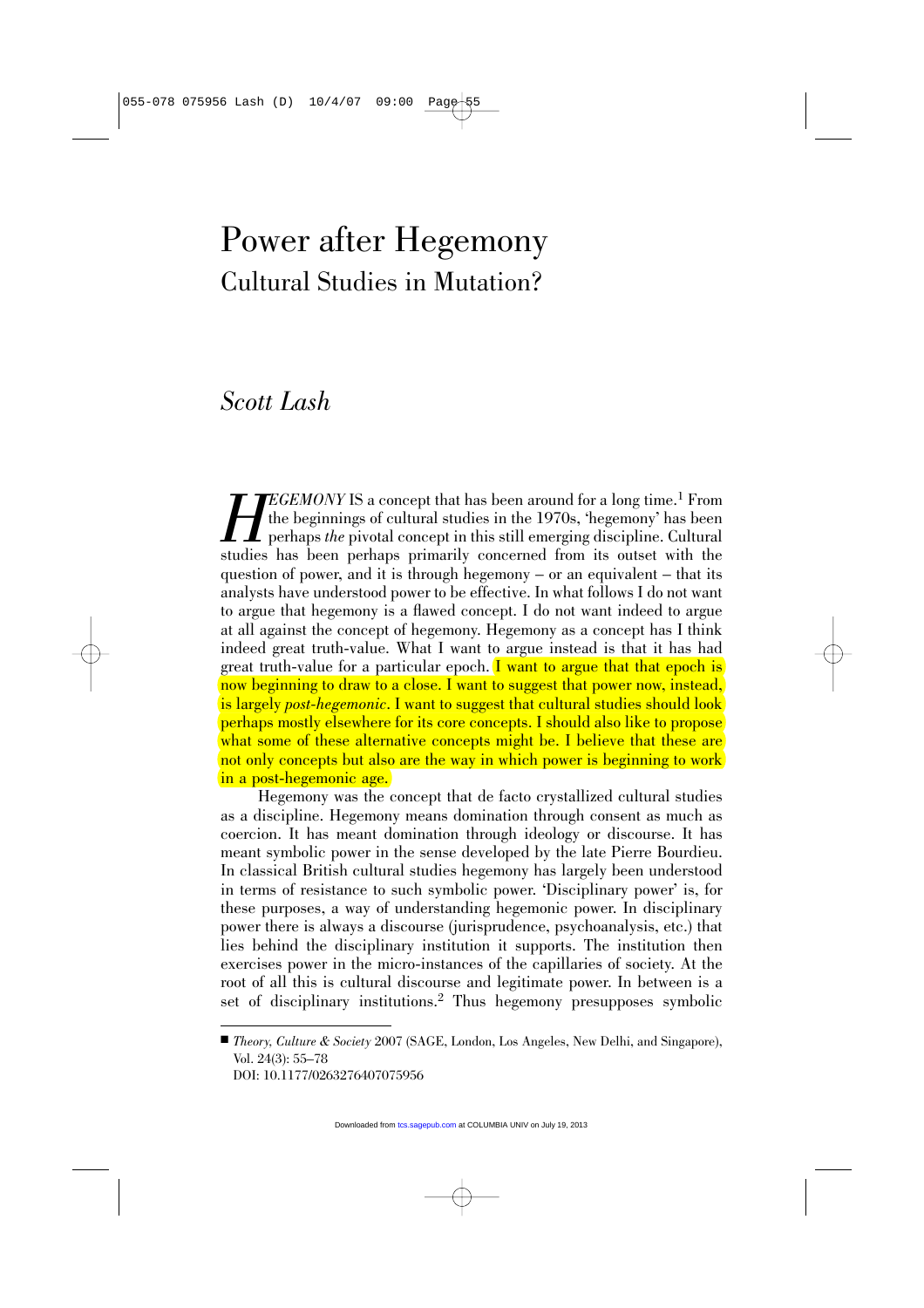domination, legitimate power, viable institutions. Each of these three elements presumes that cultural power is largely addressed to the reproduction of economy, society and polity. This too moves into the background in a post-hegemonic order. If the hegemonic order works through a cultural logic of reproduction, the post-hegemonic power operates through a cultural logic of invention, hence not of reproduction but of chronic production of economic, social and political relations.

The treatment of the politics of hegemony in what follows is not per se one of Gramsci, or Laclau, or of Stuart Hall's earlier work. At stake is something that encompasses a more general regime of power that will be developed throughout the length of this article: what might be called 'extensive politics'. Below, what I will try to show is that such extensive power or such an extensive politics is being progressively displaced by a politics of *intensity*. I will trace the shift from hegemony or extensive politics to such an intensive politics in terms of: (1) a transition to an *ontological* regime of power, from a regime that in important respects is '*epistemological*'; (2) a shift in power from the hegemonic mode of '*power over*' to an intensive notion of *power from within* (including domination from within) and power as generative force; (3) a shift from power and politics in terms of *normativity* to a regime of power much more based in what can be understood as a '*facticity*'. This points to a general transition from norm to fact in politics. From hegemonic norm to what we will see are intensive facts. The fourth section will look at this shift through a change from an extensive (and hegemonic) regime of *representation* to an intensive regime of *communications*.

#### **Language: Power becomes Ontological**<sup>3</sup>

Hegemony is often understood to work through 'the symbolic order' or *the symbolic*. This presumes a great measure of domination through the unconscious mind. It presumes that when, as children, we enter the order of language with the resolution of the Oedipus complex, we become subject to the 'law of the father', which actually constitutes us as subjects. This law is the symbolic order of a given society. In this context, some authors advocate resistance to the hegemony of the symbolic through the imaginary. Others, such as Slavoj Žižek, suggest that resistance to the symbolic is situated in 'the real'. The real, unlike the symbolic or the imaginary, escapes the order of representation altogether. We  $-$  i.e. those who think that power is largely post-hegemonic  $-$  agree with  $\chi$  zižek (see Butler, Laclau and Žižek, 2000). We agree part way. We think that both domination and resistance in the post-hegemonic order takes place through the real. The symbolic, which is structured like a language and whose propositions and judgements contain this 'law', operates through what might be called 'epistemology'. Epistemological power works through logical statements or utterances, through propositions that are predications of a subject. The language of the symbolic through which hegemony is exercised in this sense, as mode of predication, that is also a mode of judgement. The real,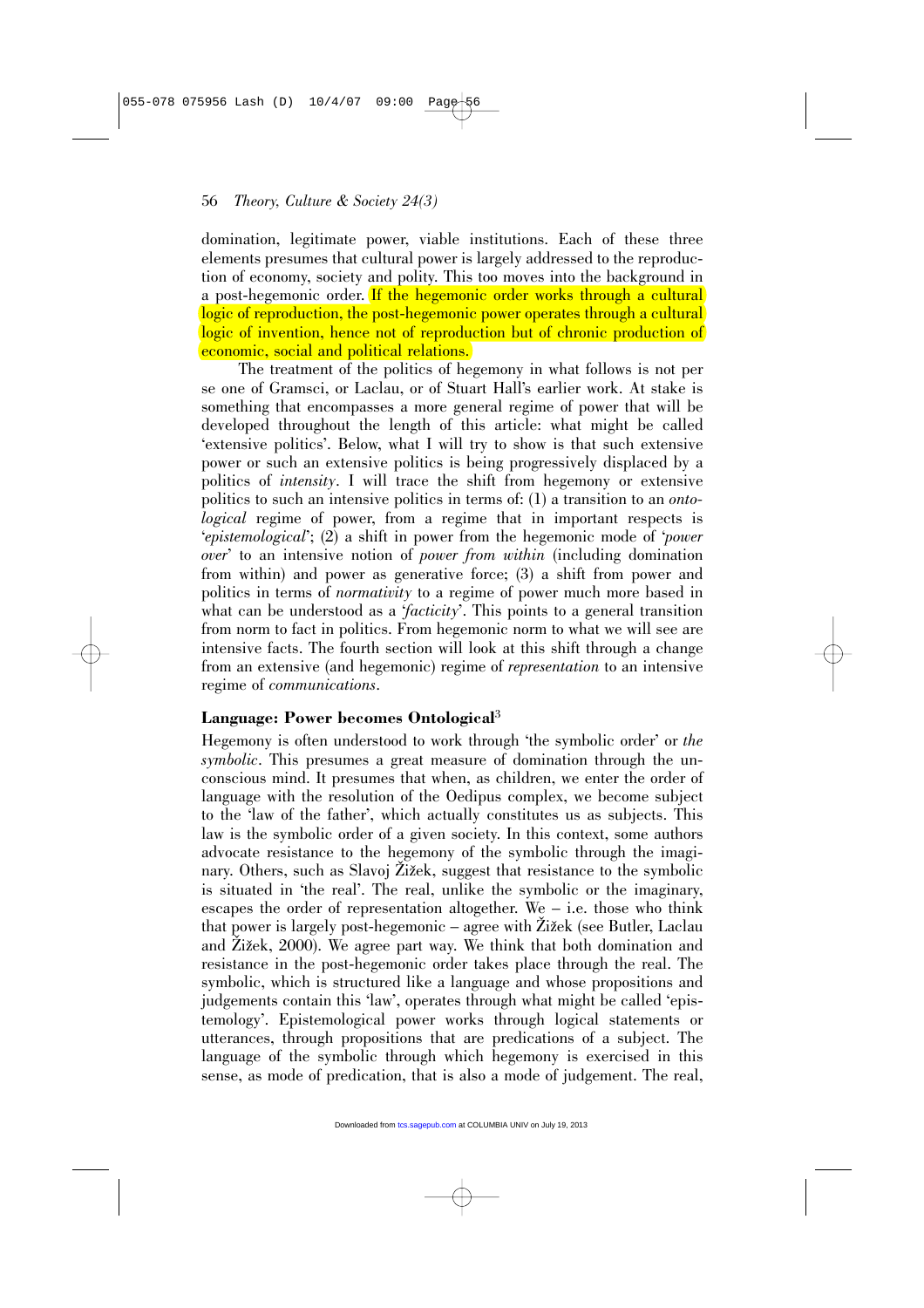in contrast, is the unutterable. It is ontological. Power in the posthegemonic order is becoming ontological.

Let us look into this a bit more closely. What is 'this symbolic' through which hegemony is exercised? What indeed in this context is a symbol? Zižek, like Julia Kristeva (1984), identifies the symbolic order with the law of the father. It carries out normalizing functions of domination. Kristeva contrasts the domination of the symbolic with the freedom of the 'semiotic'. Zižek contrasts it with a Marxist politics of the real. This is complex though. In Lacan (1994), there are several different positions. One – which was taken up by screen studies in Britain in the 1970s – pitted a sort of decentred and ambivalent symbolic with the normalization of the imaginary. Then we have a Lacan in, for example, the *Four Fundamental Concepts*, in which the symbolic embodies normalization and law, and the real embodies the powers of resistance. And finally, and perhaps most interesting, is Lacan's sort of mathematization of the symbolic, not in the sense of a uniform and metric qualification, but in non-metric notions of topology and number. Here again the symbolic is a sort of site of resistance. This has been drawn on recently by Kittler, who stresses the influence of Alan Turing and nonlinear cybernetics on Lacan. One should look here also to the mathematical ontology of Alain Badiou. Staying with the idea of the symbolic, we need to remember – as all of these authors of course are aware – that Freud's notion of symbol ran completely opposite to  $\tilde{Z}$ ižek's and Kristeva's notions of the symbolic as a site of predication. For Freud, symbols worked not in the clear and distinct propositional language of law, judgement or the ego. They worked through the processes of displacement and condensation in the unconscious. Symbols were comprised of figures displaced from the instrumentally clear and distinct subject, verb, qualifier temporality of the ego. These figures were indeed condensed and even compressed into symbols. They were very opposite, really, to the space of judgement and law that is the ego. Now the ego, despite of course working in the idiom of instrumental rationality and the commodity, also works linguistically through predicative statements, through propositional logic: through the clear and distinct succession of subject, verb and object or qualifier. It works through a succession of judgements. Walter Benjamin (see Menninghaus, 1995) spoke of this kind of language as 'semiotic'. And this is I think what Saussure meant by semiotics. The unconscious with its symbols, displacements and condensations works in a way quite opposite to this. In the analytic situation language does not work in the sense that it does in real life of the ego. The analytic situation takes place in a room set apart from this world of judgement and logical proposition. It is a 'talking cure' that is profoundly *anti*-semiotic. Its figures are not clear and distinct but, as symbols, fuzzy and merging into one another. Freud's idea of symbol is drawn rather uncritically from his contemporaneous anthropology. Yet this is the way in which symbols have meaning, a way vastly different from the precise imperatives of the law. It was not, then, a large step for Lévi-Strauss to re-import Freud's idea. Thus myth and *la pensée sauvage* are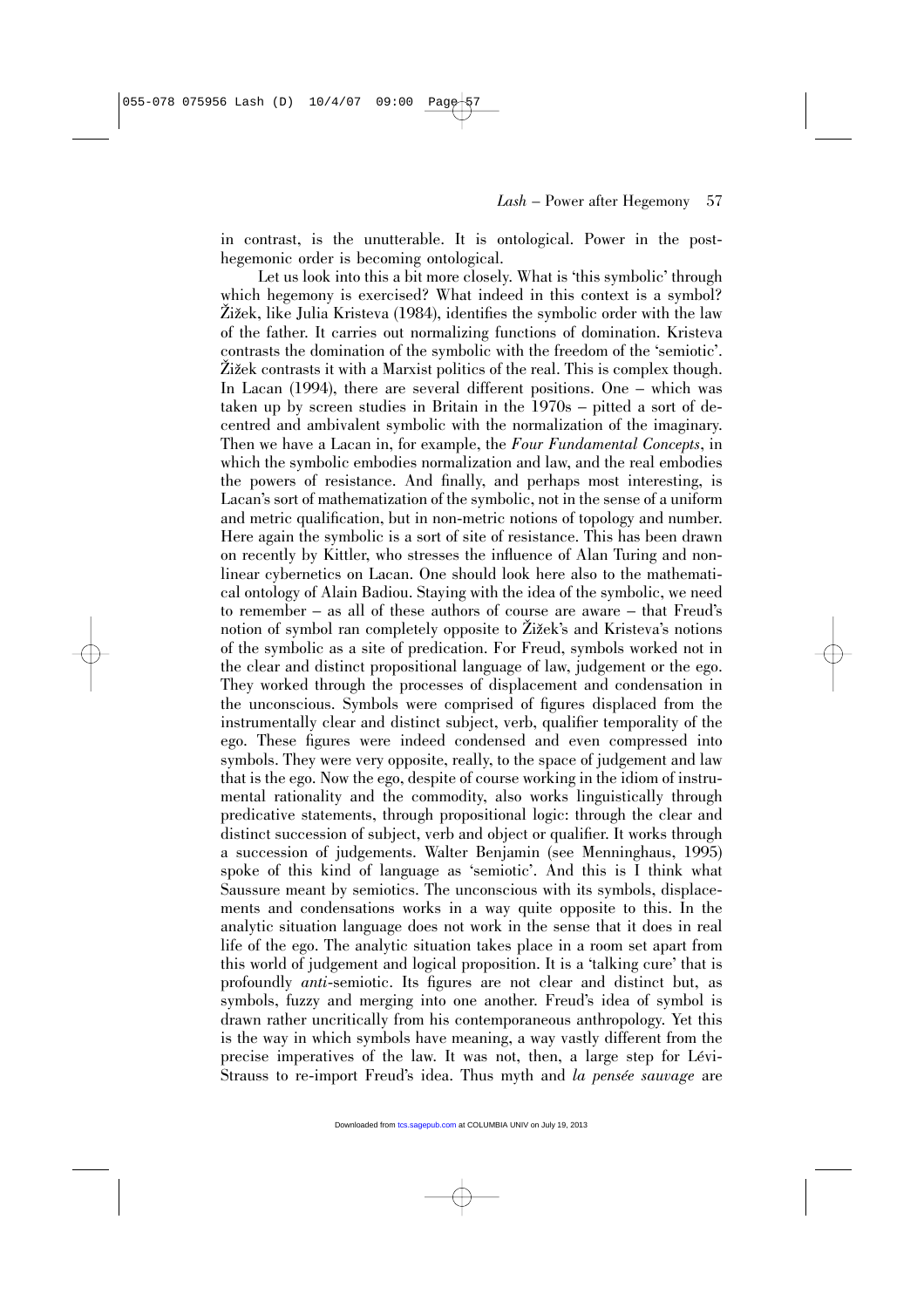comprised of symbols built, indeed *bricolé*, through such displacement and condensation. Likewise, the surrealists drew on dreams and Freud's sorts of symbols to counter the propositional language of the ego and the dull commoditization of everyday life. Lévi-Strauss's and the surrealists' pose – against the ego's epistemology – an unconscious in ontological mode. The symbolic, which is at the same time mathematical and linguistic, can relate to objects in either epistemological or ontological mode. In the register of hegemony and classical cultural studies, the symbolic worked epistemologically. In post-hegemonic cultural studies the stakes are increasingly ontological

Cultural studies, in its hegemonic paradigm, understood power largely as operating semiotically, through *discourse*. Serious speech acts, or statements, in their systematic articulation, constitute for Foucault a discourse. Such a framework of propositions is pre-eminently epistemological. The heuristic is very much Kant's *Critique of Pure Reason*. Here cognitive judgements are at stake, which work through logical statements, or predications, whether the latter are analytic or synthetic. The presumption is that objects, whether physical or mathematical, cannot be known in themselves or in their being. Instead, we can only know things through their predicates, their qualities. For classical cultural studies, both power and resistance work in such a sense epistemologically. On both sides is a semiotics of predication. Ideology works like this, just the same as discourse: both capitalist and proletarian ideologies. It is discourse versus discourse. Discursive will formation, and the legitimating arguments for the propositions therein comprised, whether used in domination or resistance, is pre-eminently epistemological.

Post-hegemonic power and cultural studies is less a question of cognitive judgements and more a question of *being*. It is in this sense that Walter Benjamin, in his famous essay on language in general and the language of man, counters the epistemological and semiotic language of judgement with the ontological and naming language of creation and of criticism. He thus speaks of semiotic versus cabbalistic language, of physical versus metaphysical language, of extensive versus intensive language. Drawing on Heidegger, it is this sort of ontological language that is at stake in Giorgio Agamben's (1999) work. Language is still an important stake in post-hegemonic cultural studies. But it is less a semiotic or epistemological language than some dimension of ontological language. In Benjamin's early essay, the language of power would be epistemological: the language of criticism and against power ontological. Similarly in Agamben (1999), normalizing power is discursive and epistemological, and the language of *homo sacer* ontological. The same would go for Zižek, whose 'real' as site of struggle is surely not at all knowable through cognitive judgements. But ontology now goes much further than this: that is, it is not just resistance in our post-hegemonic culture, but also domination that works ontologically. There are traces of this in Benjamin's (1979) somewhat later, more materialist work, like in his essay on Karl Krauss and in *One-way*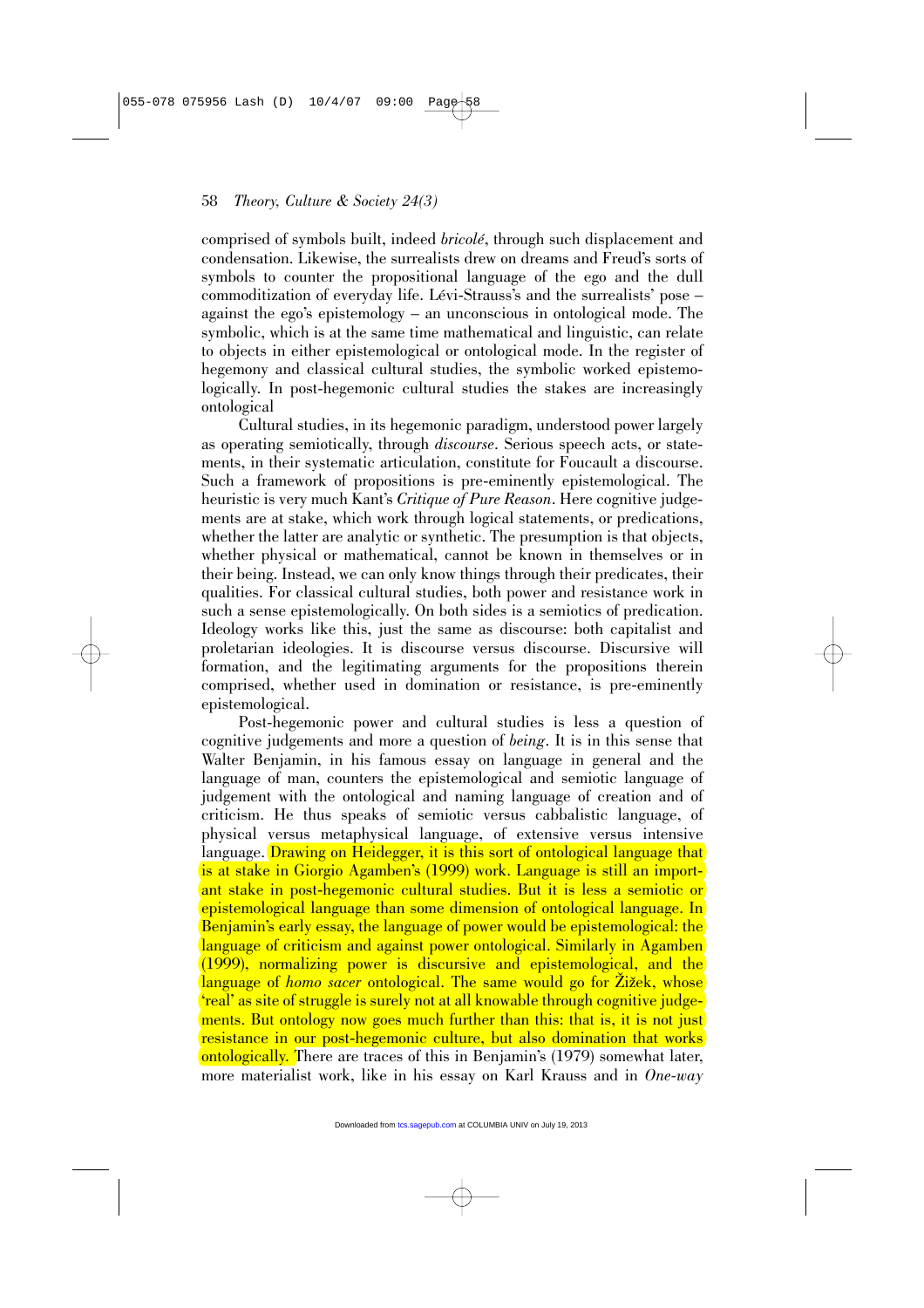*Street*. Here we have a shift from the focus on poetry of the earlier work to the materiality of the street: adverts, kiosks, dime novels, newspapers and movies, the arcades. We know of course that a politics of critique, as well as of invention, works through the more material (and less metaphysical) medium of such popular culture for Benjamin. But also they work as part of capitalist power. They do so not just as the simple commodity. And the abstraction of the commodity is very much on the lines of the instrumental reason of predicative judgements and what Benjamin called semiotic language. If the commodity works epistemologically, then the advertisement and the neon sign work for Benjamin on deeper, ontological levels. Thus he speaks of the power of meaning as lying not in the sign but in its 'dark reflection in the pool of water in the street below'. In post-hegemonic politics the stakes – whether through the prism of language or adverts or indeed new media – are no longer epistemological, they are instead ontological. Instead of the ontological being only a site of resistance to such abstract power, it now becomes an apparatus of domination itself. Power has become more sinister in a post-hegemonic age. In the age of hegemony, power only appropriated your predicates: in the post-hegemonic present, it penetrates your very being. Power, previously extensive and operating from without, becomes intensive and now works from within.

#### **Two Types of Power**

In the age of hegemony, there was essentially one type of power: power in the sense of the power that A has over B. Thus in classical cultural studies power is seen basically as power-over, the fashion in which individuals or collectives or structures made others do what they otherwise would not do. In a post-hegemonic age a second type of power emerges and comes to the forefront. This is what Antonio Negri (1991), drawing on Spinoza, calls *potentia*, which has more to do with power as force, energy, potential. In French *potestas* is *pouvoir*, and *potentia* is *puissance*; in German it is *Macht* versus *Kraft*. What is this *potentia*, this *puissance*? It is connected not so much to domination as to 'invention', as in Maurizio Lazzarato's (2002) seminal work on Gabriel Tarde whose title is *Puissances de l'invention*. Indeed, in post-hegemonic cultural studies the notion of invention, or 'performing the exceptional', starts to replace resistance, which comes to be rejected for its negative connotations. How can we get a handle on what is meant by this second type of power? *Potestas* or *pouvoir* works through external determination, like mechanism. *Potentia* (*puissance*), in contrast, works less like mechanism than like '*life*' and there is an important neovitalist dimension to post-hegemonic cultural studies. Where *pouvoir* (*potestas*) is conceived mainly as epistemological, *potentia* is fully ontological. It is the motive force, the unfolding, the becoming of the thing-itself, whether that thing is human, non-human or some combination thereof.

This *potentia* is at the heart of the theme of ontological plenitude in Heidegger. It is the multiplicity of being that – in all its colours – attempts to break through the mechanical greyness of semiotic predication,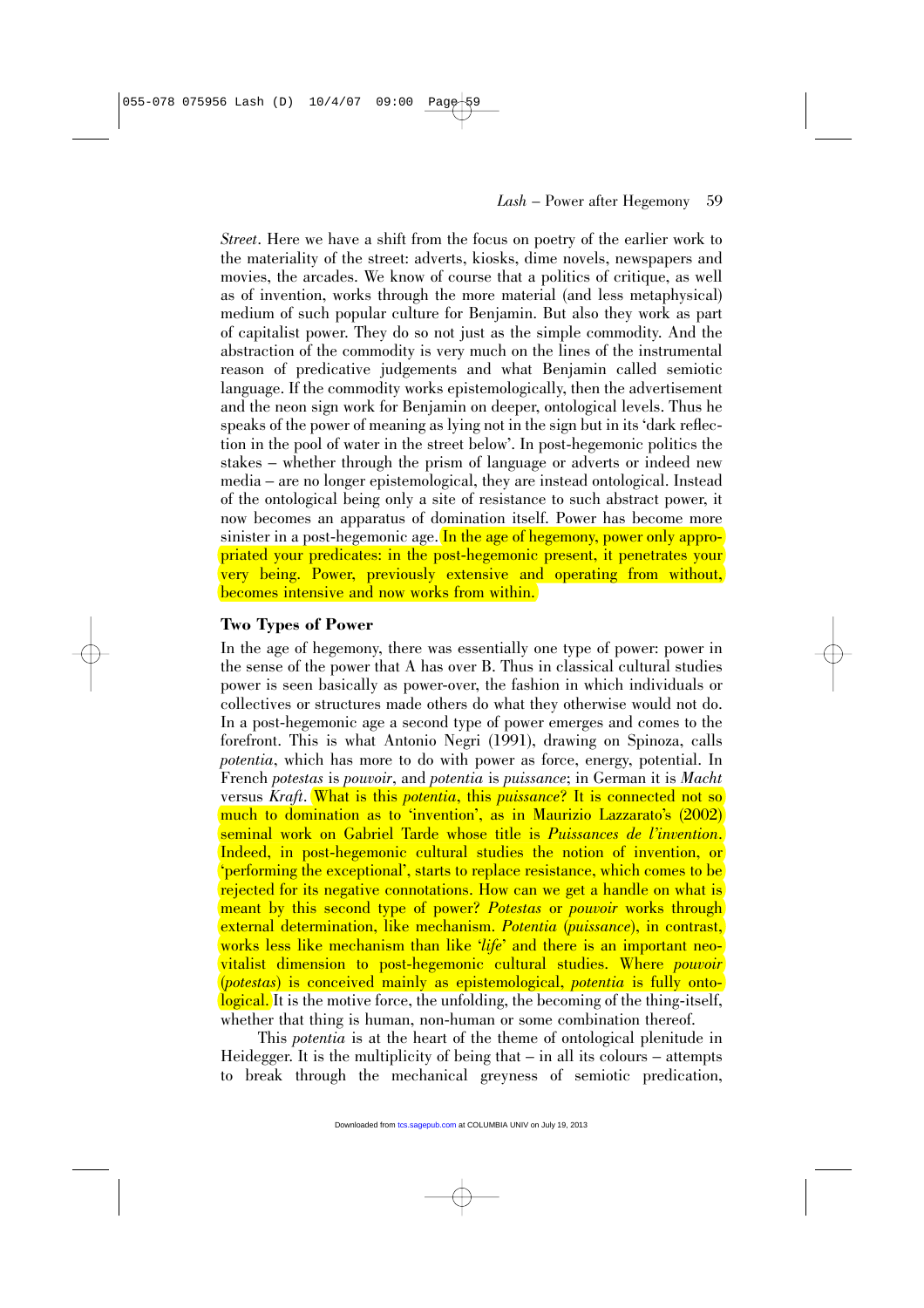law/judgement and the commodity. Heidegger's implicit or explicit idea of *potentia* is, in his early work featuring *Dasein*, at least residually humanist. Heidegger's notion, further, mostly understands *potentia* as residing in individual beings, in their unfolding. Thus it is strictly ontological or what I would call (in the best sense) metaphysical as opposed to the physical. This is because of the strong doctrine of ontological difference at the heart of Heidegger's work. Now post-hegemonic power works partly through an emergent collapse of metaphysics into physics, or a growing ontological indifference. Thus in Nietzsche, for whom what we just described as *potentia* is indeed life, or will to power, what Heidegger understands as such plenitude becomes a much more physical notion of energy.4An energy that also pervades non-humans and inorganic matter. At the same time, this energy becomes no longer internal to but transversal of all types of material beings (Colebrook, 2005). This was perhaps implicit in Spinoza, for whom nature is the divine and thus the physical already metaphysical. Hence the penchant of posthegemonic cultural studies for the non-human, for the culture of things.

What Hardt and Negri did in *Empire* (2000) was to capture this idea of *potentia*, and read it into contemporary politics. Even in Negri's very early work on the 'labour process' of the early 1970s he insisted that it was labour as *potentia* that constituted capital as *potestas*. For Spinoza's metaphysics of single substance it needs always be *potential*, as well, that constitutes *potestas*. The *potentia* of concrete labour, which must be labour as difference, in which the labour of each is unique, constitutes capital as abstract homogeneity in which this difference is brought under the sign of equivalence, which then reigns over its constitutive difference. In *Empire*, this position becomes a more literal neo-vitalism, and the production of difference takes place not just through labour but also outside the sphere of work, in 'life' more generally. Here we see an older 'extensive' politics of *le peuple* and the proletariat. *Le peuple* were atomized citizens, each standing before the state and law as equivalents. The proletariat came together politically as equivalents as well as as abstract homogeneous labour. All this is displaced by an intensive post-hegemonic politics of what Hardt and Negri call the multitude, in which political individuals are more like monads than atoms, each different from the other. Organization in the older hegemonic politics had to come from the outside, whether it was the proletarian political party or the distanced political representation of classical parliamentarism. In post-hegemonic politics, there is organization from the inside: there is self-organization. It is no longer like *le peuple* or the proletariat-like mechanism with the brain on the outside, now the brain – or something like mind (Bateson, 2000) – is immanent in the system itself. Hence the classical Taylorist and Fordist collective labourer, becomes the '*cerveau collectif*', the collective brain (Lazzarato, 2002). The multitudes give self-organization in politics as well as self-organization at work. In both, life is such selforganization.

This is the *potentia* of post-hegemonic politics. Where then is *potestas*? If this is *puissance* then where is *pouvoir*? If *potestas* as power-over comes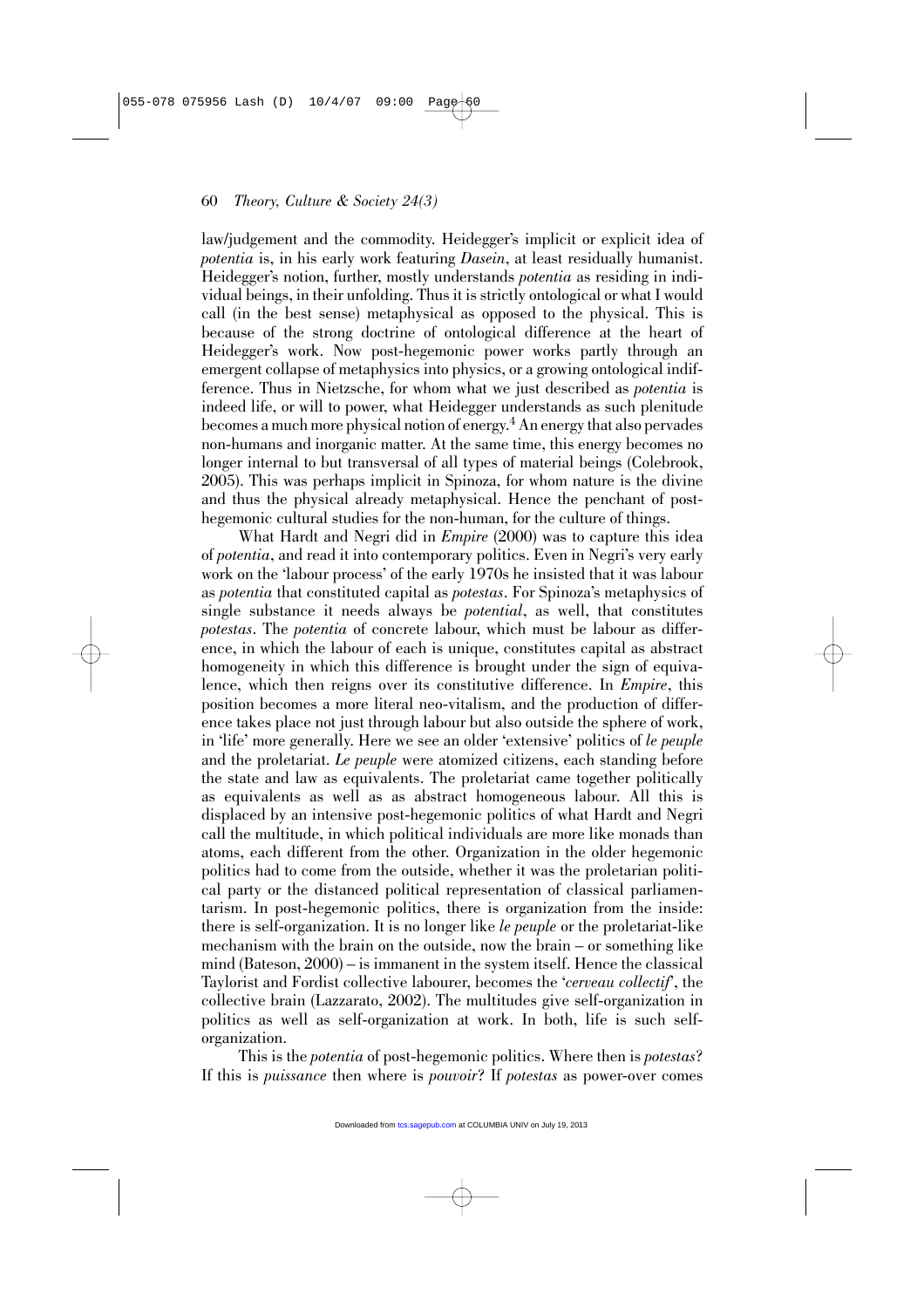somehow from above, then *potentia* and *potestas* come, not just from within, but 'from below'. In the post-hegemonic order, *potestas* or domination also begins to come from below. *Pouvoir* and *puissance* somehow begin to merge into one another – become somehow fuzzy and indistinct in relation with one another. The hegemon is above. It is outside and over. In the posthegemonic order, power comes to act from below: it no longer stays outside that which it 'effects'. It becomes instead immanent in its object and its processes. No one describes this better than Foucault. For Foucault, there are two modes in which *pouvoir* works. In the first it normalizes *puissance* from above. In the second it takes the shape of *puissance*: of life itself. It is power that does not work through normalization. At stake are two modes of power-knowledge. The first is the power-over that Foucault talks about in terms of surveillance and discipline. The second is when power starts – in more contemporary times – to work from below. When it begins to circulate in the capillaries of society. In the second mode, power enters immanent to life and forms of life themselves. Each of these modes of operation of power is, at the same time, a mode of knowledge. These are described in the *Order of Things*. In *Les Mots et les choses* Foucault (1966) describes one episteme that he understands in terms of classification and representation, in which words are outside and above things and classify these things. These are succeeded by a modern episteme in which knowledge comes to grasp the things from within. In biology there is a shift from the classification in genre, species and order of natural history to a focus on life – physiological explorations of the interior of the organism. In economics there is a shift from the classical understanding of value in exchange to the more modern understanding of value in terms of labour, again constituting value from the interior. Classically, language was understood through the classification of subject, verb and object in the *Grammaire générale*, while in the modern period, language took on its own lifeblood in the national languages and philology studied by the Grimms and Herder. So knowledge, and indeed words (discourse), that once acted outside and above in the classical period now enter the object themselves. As knowledge enters the capillaries, i.e. the life, of language, the body and economic value (thus value of things) so does power. At stake is a shift from mechanistic to vitalist power. Life and *puissance* (*potentia*) now operate not through the equilibria of reproduction, but through chronic far-from-equilibrium production. We are no longer normalized: instead we self-constitute in difference. When power (*potentia*) starts to work immanently, power (*potestas*) enters into difference itself. *Pouvoir* was much easier to unmask when it worked from the outside as power-over. The critique of ideology of left-hegemonic politics could manage this. But when power enters into us and constitutes us from the inside – not through our normalization but through our difference, through partly producing (i.e. not reproducing) this now disequilibriate difference – it becomes far more difficult to unmask. Indeed, working no longer through a visual paradigm, but through the multiplicity of senses, unmasking is no longer at issue.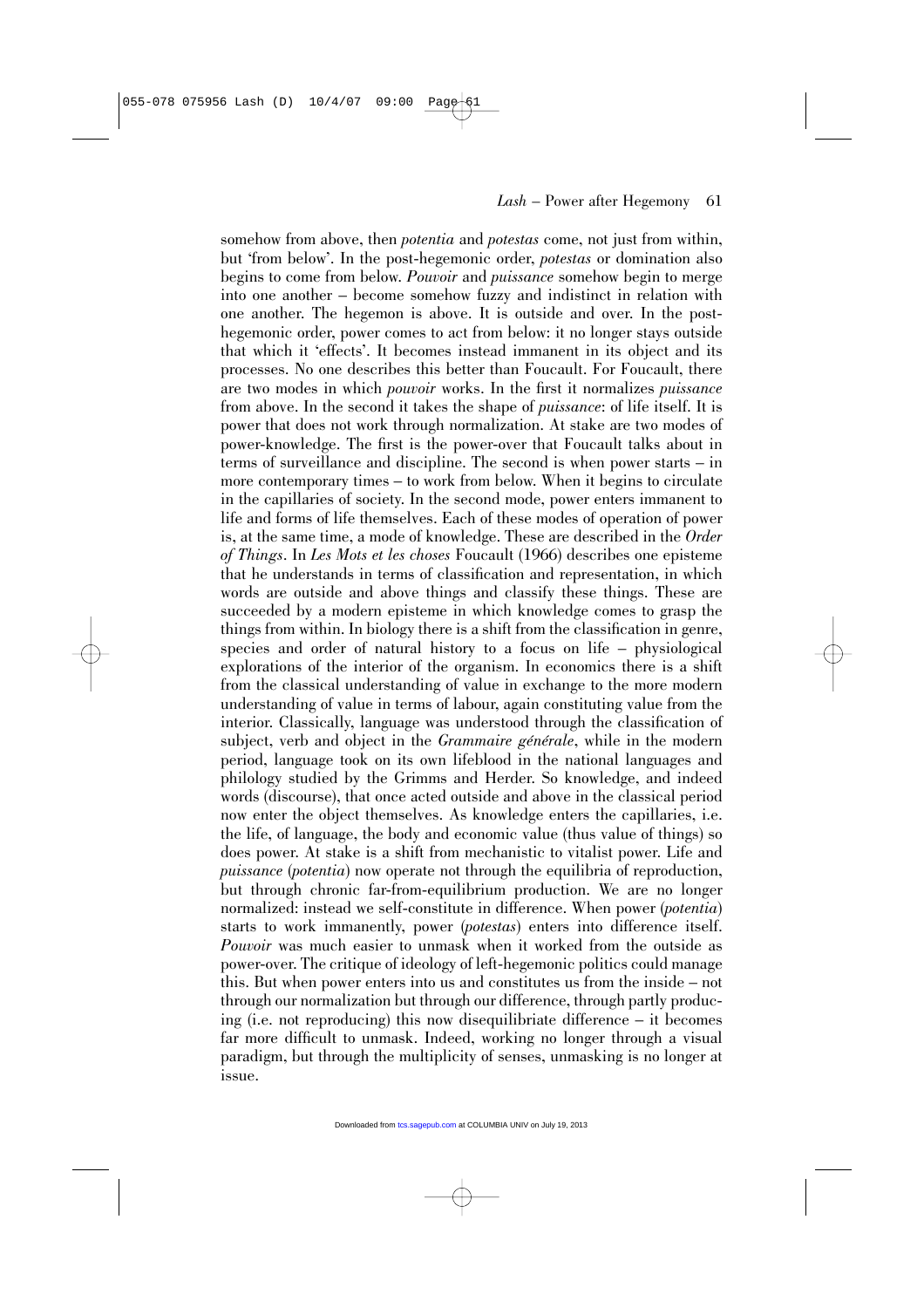#### **From Norm to Fact**

The notion of hegemony of course comes from Gramsci, but it presumes a certain normativity.5 Indeed, Gramsci's idea of the 'organic intellectual' was to provide this sort of normativity for the masses on the left. But ideas of normativity are ubiquitous in the age of hegemonic politics. Ideas, for example, of 'civil society' or 'global civil society' refer often to a global normative order that does not yet exist and might never exist. A cultural studies or a sociology that deals in the idiom of such normativity begins to lose track of the *facts*: of social and cultural facts. This can lead to very inaccurate description, so that we really do not get a grasp on what social forces are acting in a given time–space, but instead the state of affairs that we might (or might not) like to bring about. Some analysts have quite properly spoken of this as dealing in 'counterfactuals'. It seems to me that to understand how global capitalism might work, it is much better to work through facts than counterfactuals. These counterfactuals seem indeed to be norms. And not even actually existing norms, but norms that we might, in the best of worlds, think it desirable to have. Sociology, it seems to me, can learn a lot more from facts than from counterfactual norms in describing the mechanism by which today's global capitalism works. Cultural studies, for its part, will deal with facts as artefacts, as prisms through which to explore the relationships of cultural worlds. Again, this would seem to be much more productive than for cultural studies to focus on counterfactual norms. There is often such a focus on counterfactual norms in studies of global democracy. This is a highly normative notion and often corresponds to states of affairs that are not even realized in the West. Yet such ideas as the norms of global democracy are used as legitimizations by powerful Western states in order to install these norms – sometimes militarily – in far-away cultures. The discourse of global normative democracy is often not realized by the powerful Western states, especially in violating any notion of human rights through such activities as 'rendition'. Not only are the rights of sovereign states overridden, but there is little regard for the already existing facticity of on-the-ground social and cultural relationships in these countries. Universal, abstract norms, especially when they are brought in on the backs of bayonets and tanks and missiles, often tend to violate the grain of the facticity of social relations in that country they are meant to liberate.

Post-hegemonic politics leaves such normativity and enters into the realm of the factual. This does not mean breaking with ethics, though it does mean a break with abstract ethics.6 But let us stay with facticity for the moment. What is a fact? For Max Weber it is something that stands in opposition to value. Emile Durkheim as well speaks of 'social facts'. The notion of fact, for both Weber and Durkheim, refers less to events or things out there in the world than to statements about the world. We recall *Dragnet* – 'I want the facts, Ma'am. Nothing but the facts.' Facts are the data that Sergeant Friday in *Dragnet* works with to solve crimes. To put together a case that will in court at a later date come up against the rather more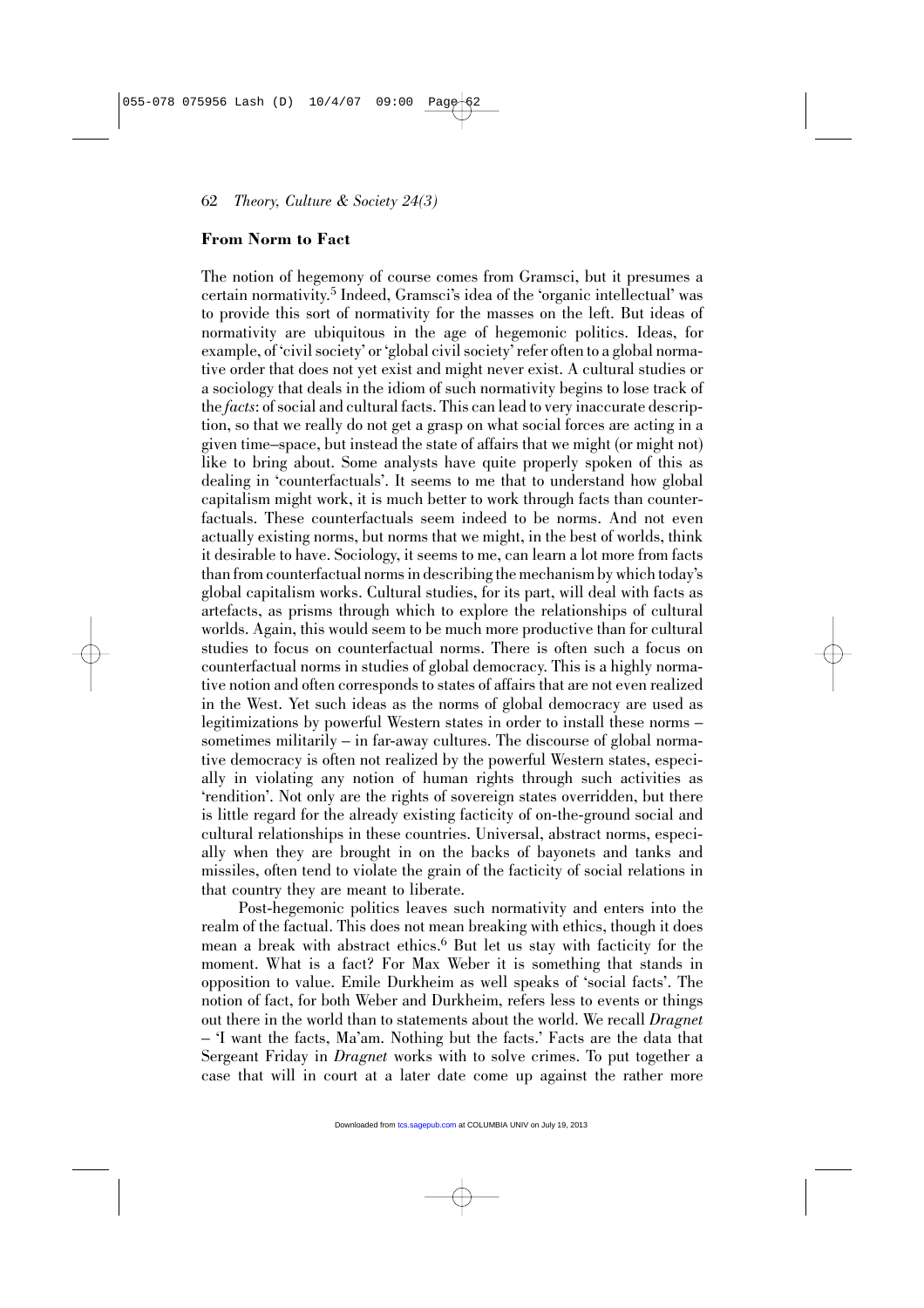concrete norms or rules of the law. Facts here are such things as 'I saw a man running from the scene of the crime. He was white, in his mid-twenties, black greasy hair, sunglasses and a "hoodie". He was about six foot and was quite thin.' These facts are not about the being or substance of this man. They are about his qualities, his attributes, his predicates. They are objectively described. The police and the prosecuting attorney will put together a case from a large collection of these predicates, these facts. These facts are knowledge abstracted by our perception and understanding from the being of the man-himself. For Weber, these facts are abstracted by the sociologist from concrete social, political and cultural practices. They then, in their constellations, form ideal types. These ideal types then serve as guides for us to understand other complexes of social phenomena. Again, these are objective – surely in the sense that Kant understood objectivity – and we are again dealing with the predicates of individual and collective social beings. These are cognitive judgements. Even though individual subjects make them, to have any validity they need to be objective and meet a set of logical conditions. In Durkheim we have a similar state of affairs. In *Primitive Classifications* we see that facts come from the classifications of those whom anthropologists and sociologists study, and from what those sociologists and anthropologists select from all of this (Durkheim and Mauss, 1963). There is another side of Durkheim (1982) however. It is where he says that 'social facts' are *things*. Here he instructs sociologists to study social facts as things. The assumption is that everyday social actors also come up against social facts as things. Note that this is a major shift. Here, facts are no longer the characteristics, or qualities or predicates of things. They are those things.<sup>7</sup>

Durkheim's thing-like facts are getting closer to what is at stake in post-hegemonic power. That is, facts that once were abstracted as attributes of events and things are now not separable from the things and events themselves. In such a context architects and urbanists like Rem Koolhaas and Stefano Boeri put strong emphasis on facts. For Koolhaas (1995), there seems to be almost an obsession with sociology, and his books, and indeed his pitches in architectural competitions are pervaded by hordes of facts – about Lagos or Shenzhen or wherever else he is thinking of building, accompanied by bar charts and other graphs of distributions of such facts. But these facts, like Durkheim's, hardly come across as attributes or predicates. They seem to function almost like armies, crushing the reader (viewer or jury) with their omnipresence and sheer mass. The graphics are in compelling colours and shapes, transforming the usual greyness of factual analysis. Stefano Boeri and Multiplicity (2003) also speak the language of facts. They describe their political interventions into urban time–space in terms of the 'physical facts' of the city. There is a sort of political and social stake in this facticity. This facticity is physical, but it cannot be described as a 'built environment' or some such thing. At stake is not the completeness of something that is built, but instead something physical that is in process. There is no fixedness in Boeri's idea of the social and urban fact.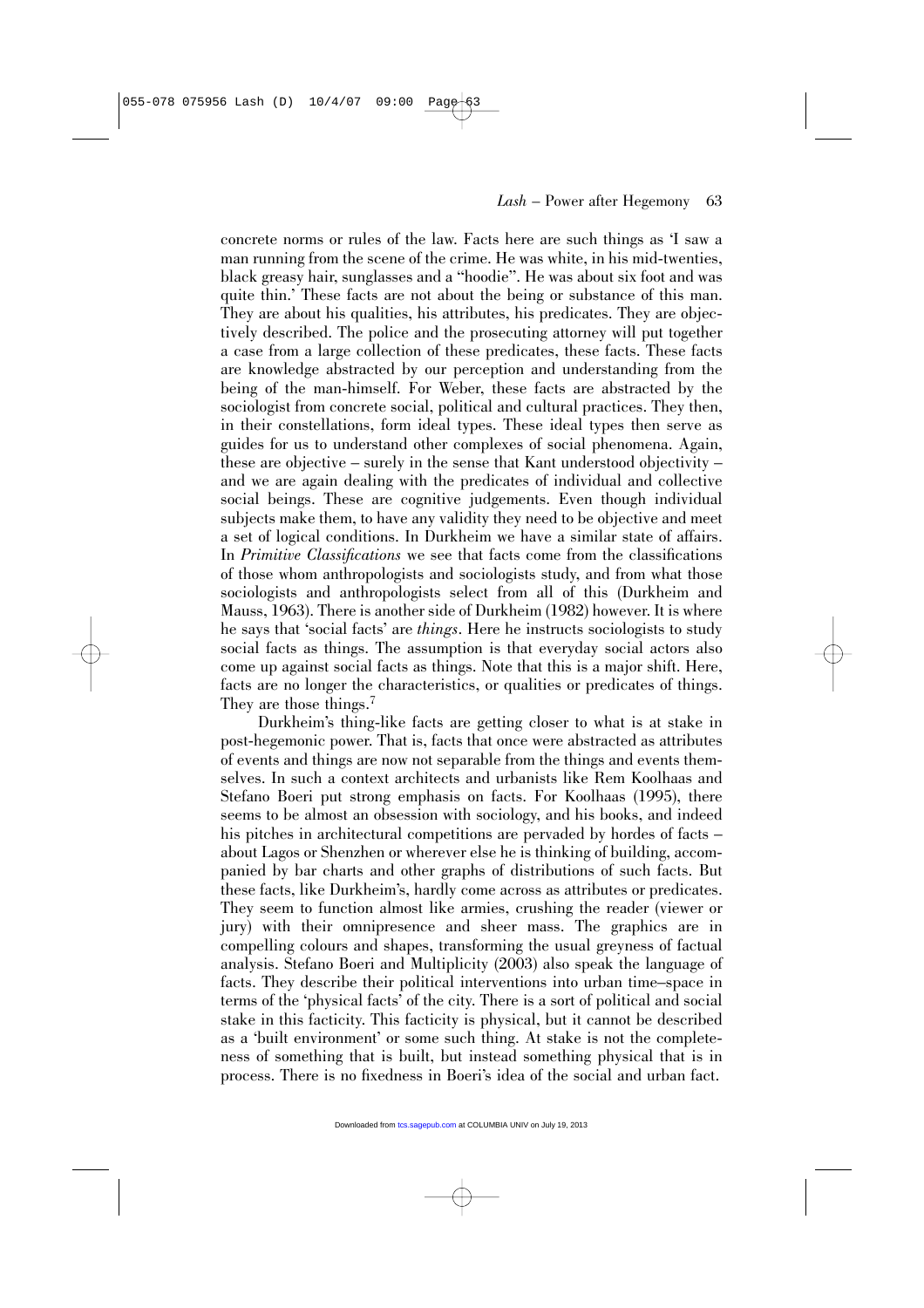The thinker who introduced the term 'facticity' into modern discussions (*Faktizität*) is of course Heidegger. For Heidegger (1978) when beings, and especially *Dasein*, escape from the confines of technology as standing reserve into the space of existence, they enter at the same time the realm of facticity. This facticity is in the realm not of beings but of being. It is the Keirkegaardian dark night of the soul into which we are thrown, yet into which we must be thrown in order to project our being in its potentialities. There is no potentiality without this thrownness into existential facticity. Otherwise we are mere beings closed from any possible opening. For Heidegger, in the empirical–transcendental couple of being and beings, facility is not an empirical but a transcendental. Georg Simmel importantly foreshadowed Heidegger's thoughts. Though for Simmel fact was on the side of beings and *value* on the side of being. In the opening paragraphs of *The Philosophy of Money* (2004), Simmel separates value from fact. Facts are qualities of objects for Simmel. Values are not. Value is not a predicate, he says. If facts are qualities, then value has to do with being. If facts have to do with categories, value has to do with life. Thus value = being = life. It follows that use-value and exchange-value are not qualities of things. They are something else. They are not objective; i.e. they are not abstracted from objects. When a subject operates through categories and logically predicates, he is 'objective'. When a subject looks at the thing and views it as a microcosm of the world from the point of view of the thing, then in Simmel's sense he relates to that thing 'subjectively'. Value in this sense is subjective. Value has to do with the resistance of the thing to the subject's desire to have it. To have a thing is to, so to speak, merge with it as content. To use it, to eat it, to have sex with it. When we have a thing we no longer stand in a distanced or separated relation to it – either objectively or subjectively.

The rise of the money economy brings an objectification of this realm of value. There is a destruction of subjective culture through money. There is indeed a 'factification' of value. What was being gets parcelized and atomized. What was once life turns into mechanism. My subjective usevalue becomes anybody's exchange-value. Yet what Simmel noted taking place was still in the age of hegemony. At stake in post-hegemonic power is less a 'factification' of value than, as it were, a 'value-ification' of fact. Fact takes on the logic of value. Money comes alive. Instead of facts being a dead abstraction, the factual comes alive. In the age of hegemony, the concept squeezed the life out of the thing in reducing it to its predicates. In the post-hegemonic age the concept is dis-intermediated and we come up against facts as raw sense data. In their rawness, facts come very much alive. Thus the 'positivism' of the age of hegemony gives way to posthegemonic *empiricism*. This is an empirical that is even more immediate than sense data. It is the empiricism of the thing, of the event. Empirical data comes to life as transcendental fact. This is a more radical empiricism than even Deleuze's (2001) transcendental empiricism, which is an empiricism of the virtual. In this more radical, indeed *extreme* empiricism, the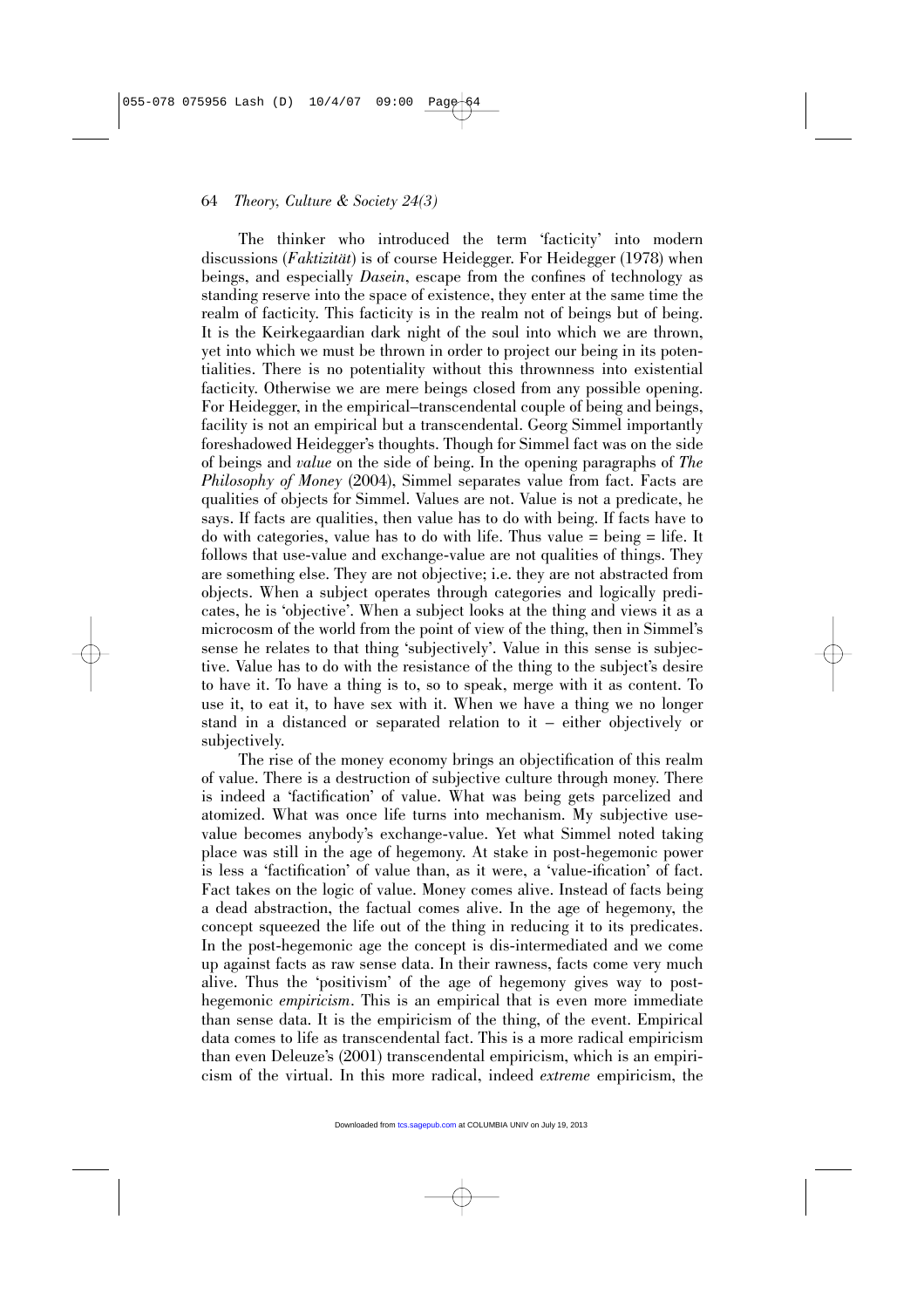virtual and the actual merge under the sign of life. This is the sort of facticity that is at stake in Koolhaas's and Boeri's urbanism. It is the way that money markets – if they are indeed markets – in, say, 21st-century Shanghai work today.8 This is the grain in which post-hegemonic politics needs to work. It will find its ethical moment inside the factual itself. Post-hegemonic politics is a politics not of normativity but of such facticity.

#### **From Representation to Communications**

The psychoanalytic notion of the symbolic has its roots much earlier in the work of Émile Durkheim. For Durkheim, the symbolic is the *conscience collective* (i.e. the collective consciousness, and at the same time the collective conscience). For Durkheim, the *conscience collective* dealt with deviance or the pathological through its exclusion. The exclusion of the pathological through a healthy *conscience collective* guaranteed the reproduction of society. Durkheim's most effective critic was Georges Bataille. Bataille was on the side of the pathological. He was on the side of social classes and phenomena that were abjected by the functioning of the normal. This abjected pathological was understood by Bataille as '*excess*'. Today we would understand it as the real. This real of Bataille and, as we saw above, Slavoj  $\check{Z}$ ižek, is a space of frenzy. It is the space of not the sex drive (reproduction) but the death drive. It is the space of the patricide and patrophagy of Freud's primal horde. The symbolic is in effect macro-sociological. It needs a micro-sociological counterpart in order to function. This micro-sociological counterpart is found in Marcel Mauss's notion of the gift. This is a process of reciprocal and obligatory gift-exchange. In this gift-exchange is the basis of the social bond. Hegemonic power works through the social bond. Bataille has another notion of the gift. For him gift-giving has little to do with reinforcement of the symbolic. It has to do with agon, with waste, burning vast cornucopias of gifts, sacrifice. Bataille's agon of the gift, which has nothing to do with reciprocity, runs counter to the social bond. It instead guarantees the *destruction* of the social bond.

That this social bond is in decline has been the subject of very large numbers of commentators on both left and right. More specifically, the social bond of the hegemonic order of the national manufacturing society is in decline. In the global information society, the social relation is reduced to the *communication*. Niklas Luhmann has most profoundly understood this. The social relation is the longer term, embedded and in proximity. The communication presumes the short term; it is disembedded (even when face-to-face) and is normally in some sense at-a-distance. The social relation operates in the logic of hegemony, in the reproduction of the symbolic. The communication occupies instead the sphere of the real. The space in excess of the symbolic. Bataille's excess is reminiscent of Max Weber's 'charisma'. Weber spoke of the routinization of charisma. In this sense the communication is the banalization of excess. The communication is at the heart of the post-hegemonic order. The symbolic is somehow national; the communication is in the first instance generic and global. It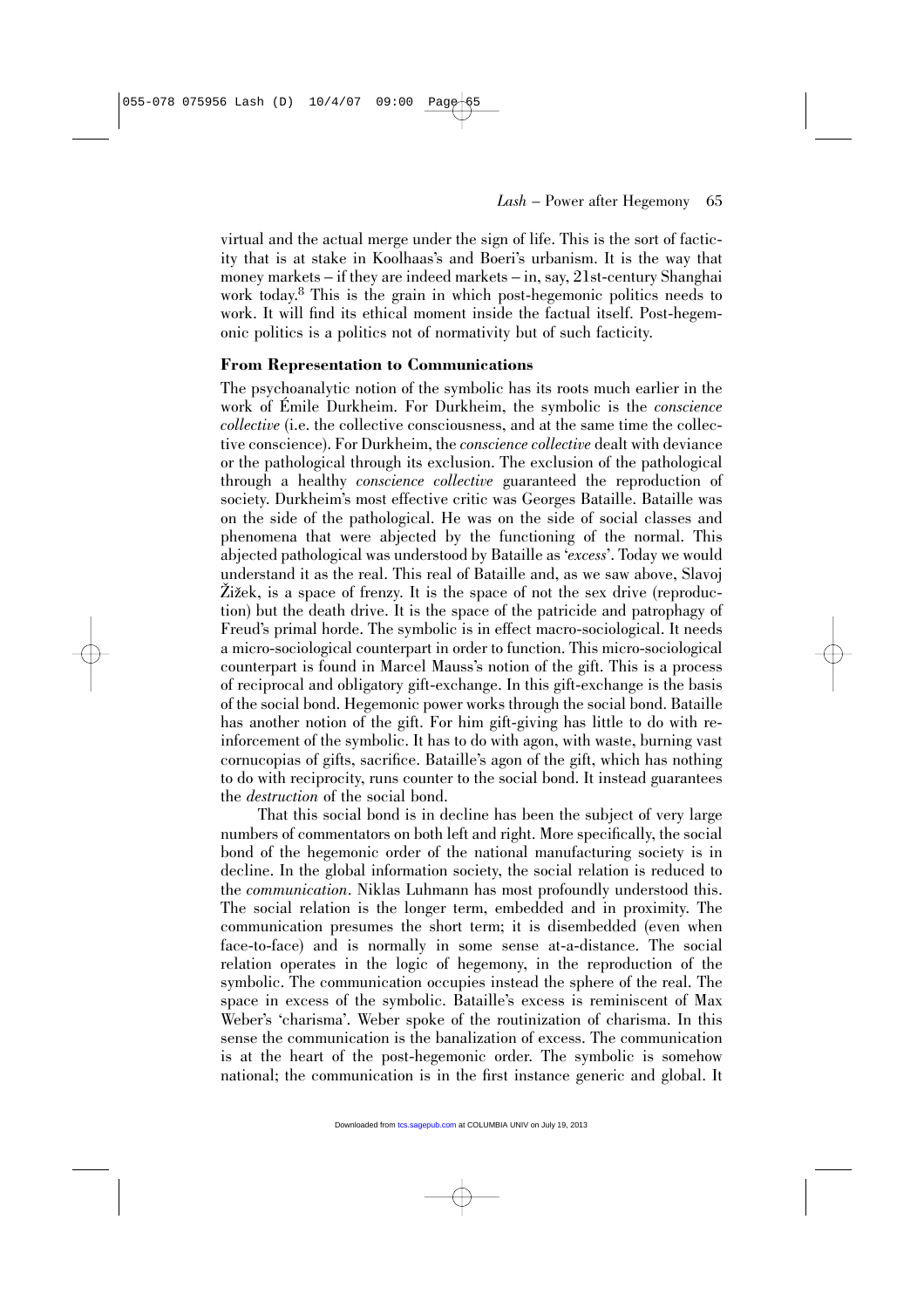may be site-specific, but it is global. The communication is 'lighter' than the symbolic. Hence it can travel faster and further. The communication is immaterial.

In large respect what happens is that the symbolic – iconic of hegemonic power – is collapsed into the order of communications. Into the profane banality of the everyday. The dualism of the hegemonic order disappears. Hegemony presumes *legitimate domination*. It presumes sovereignty. Sovereignty presumes a dualism of ruler, or mode of rule, and ruled. So does legitimation. The global information society is an order of not dualism, but monism, immanence. Now domination is through the communication. The communication is not above us, even as disciplinary power is. It is instead among us. We swim in its ether. When domination is through the communication, sovereignty, indeed democracy, must be rethought. Although it takes place increasingly through the media, domination was never so immediate. So unreflective. So without a separate sphere of discursive legitimation. When there is no separate instance there is only  $-$  as Lyotard said  $-$  legitimation through performance. Legtimation (Luhmann) *durch Verfahren*. This is non-hegemonic. It entails an immediacy to legitimation. Another way in which power is illegitimate follows from the way it works not in terms of reproduction but instead production. This is the chronic decisionism that is called for by such chronic change. Further, reflexive and autopoietic selfproduction is always more than just reproduction. At stake is not reproduction but the chronic production of society that is necessary in a fluctuating environment. Thus we can understand the contemporary importance of Carl Schmitt and his doctrine of the rise of the executive function and the 'decision'. We live in an age of such chronic decisionism: one in which legality as a mode of legitimation is displaced by performance.9 Hegemony – and the symbolic – are effective through meaning. Communications work through performativity. Legitimation is no longer separate from what it is meant to legitimate, it becomes automatic.

The symbolic, and our values, were embedded in more or less linear institutions. In this context there has been a general institutional meltdown. This is internal as well as external. Internally there is meltdown of family, Church, trade unions, hierarchical firms, institutions of art. Externally there is meltdown of the institutions of international relations: the breakdown of the Cold War stability of US–Soviet relations that opened up the anarchic communicational space of international relations, or the replacement of international *relations* per se by the violence of communications. Thus we can understand 11 September 2001. The stability of the institutions is displaced by the violence of flows: of flows of communications and finance. The institutions of moderate 'Church' and international relations break down. Fundamentalism and networked communications rage. Thus a hub of world trade and not the institutions of the state were focus of attack. In war, the hegemon was the leader of a group of states – a *primus inter pares*; especially of Greek city states, for Gramsci. This presumes an institutional framework. With institutional meltdown and American Empire, this no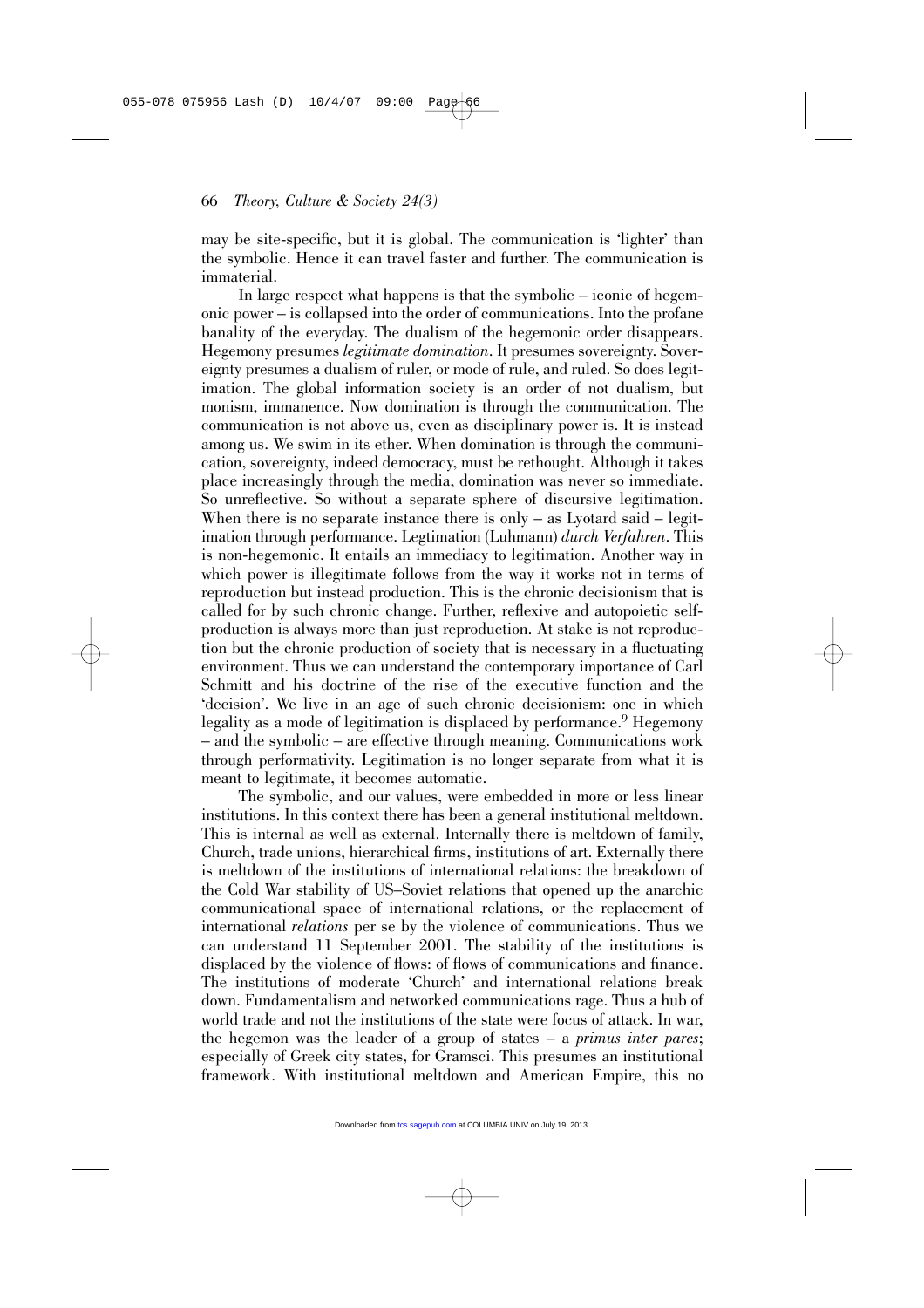longer is the case. America not so much leads. It dictates. It does not act like a hegemon. US power is well beyond hegemony. In hegemony, the leading class or leading state works through an alliance. Communications do not cement. The USA sees no need to cement.

In this context Stuart Hall has rightly criticized Hardt and Negri for underestimating US power in their notion of Empire. The decline of hegemony and the symbolic makes all this US power possible. It is institutional meltdown both internally (decline of the national symbolic) and in terms of international relations institutions that makes the communications order and hitherto unsurpassed US power possible. Empire is what happens after the modern world system of nation-states. It is only after the demise of the modern world system – and of hegemony – that the US as sole hyperpower emerges. The Roman Empire worked first through a coordinated bureaucracy, which became the basis for the symbolic as institutionalized church. The American Empire is based less on institutions (and representations) and takes place more in the violence of communications. The social bond of Marcel Mauss's gift is the micro-sociological face of Émile Durkheim's macro-sociological collective representations. As the social bond attenuates, the collectivity fragments and so do its representations. Collective representations, that once gave solidity to the social formation from the heights of the superstructure, fragment and recombine in the infrastructure as communications. Unlike the serious speech acts of an earlier politics that needed to be legitimated through reasoned discourse, communications carry their legitimations inside them in their very performance.

Communications are extra-parliamentary. They don't need a social contract. They are what Max Weber called *nicht-legitime Herrschaft*. Domination in the global communications order is, many argue, through not discipline but control. The communication order's non-linear systems are such apparatuses of control. In the communication order, power is not just in the flows: it is in the emergent non-linear socio-technical systems that channel, block and connect the flows. Hence, literally, power through control. Cybernetic power works through command, control, communications and intelligence. Here intelligence scans the system's borders. It processes the rather amorphous stuff out there, the already somewhat patterned noise out there, into information. Guy Debord (1995) already understood in the 1960s this new power of control through cybernetic-like mechanisms. They are military mechanisms. They are a question of force and strategy. They have nothing to do with ideology or culture or hegemony or meaning. At stake is not meaning from the order of representation (and hegemony) but instead 'operationally'. Debord already gave us the way out. Not to resist but to *derive* (drift). 'Lines of flight' are the *dérive*. But the *dérive* is site-specific. It is site-specific and generic at the same time. To *dérive* is not exactly to resist. It is to evade. It is an 'exit', not a 'voice' strategy. The *dérive* moves slower than lines of flight. It moves from engagement to engagement.10 *Dérive* says I don't like your logic: I won't contest in a classversus-class struggle or through rituals of resistance. Those are voice.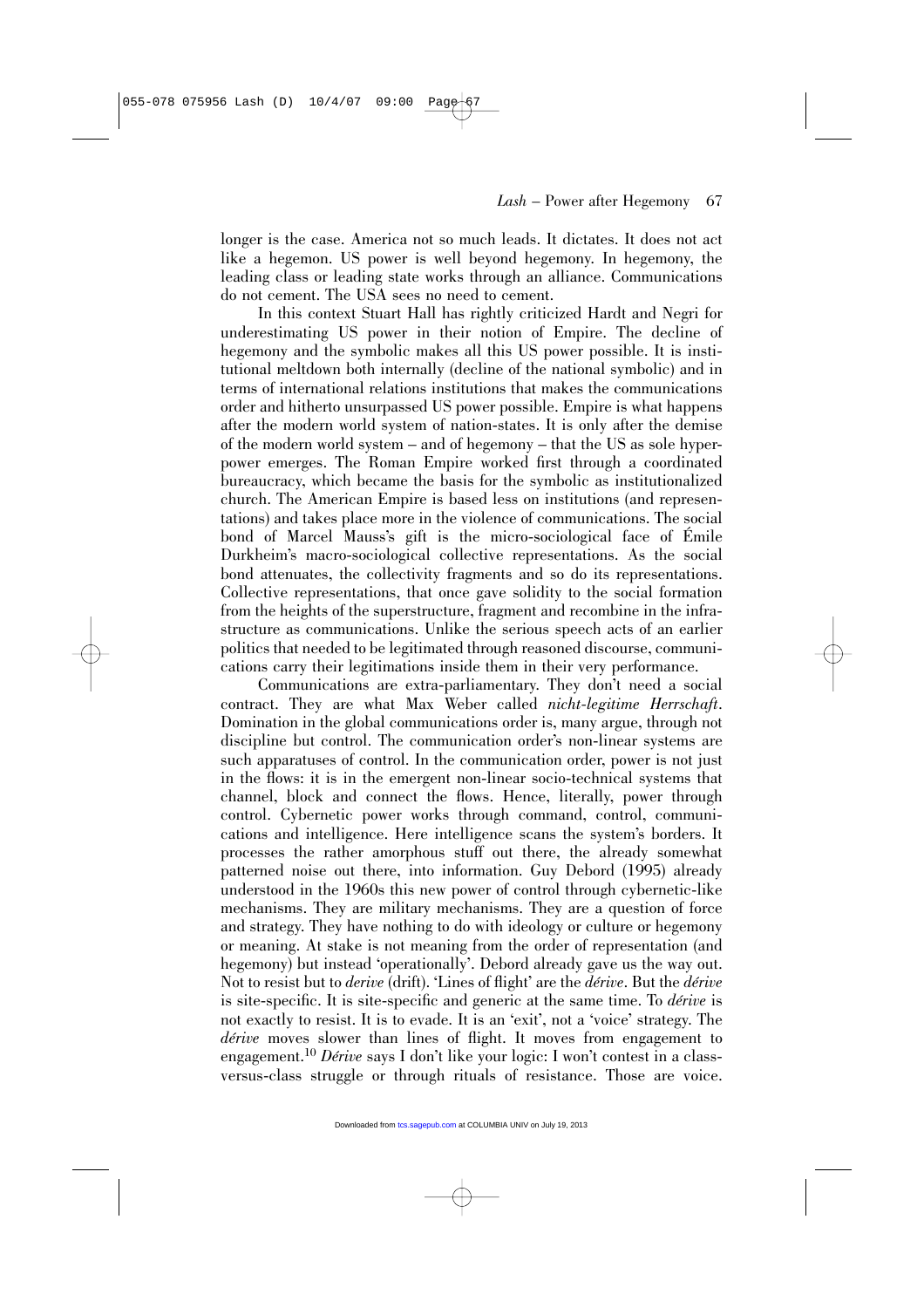Instead *dérive* says: I'll drift. Is *dérive* as the heart of 21st-century critique? The response to domination through interactivity is the 'interpassivity' of drifting. In the hegemonic order, we challenge power through contesting domination through discursive argument. Or through symbolic struggles. To *dérive* is to do none of the above. It is to slip out. It is strategy through movement.

#### **Cultural Studies: First and Second Wave**

The observations above do not really do justice to the power-as-hegemony position. Hegemony was a powerful concept, and still is in the analyses of a great number of phenomena. The concept arose in the context of 1970s Marxism. This was in the context, indeed, of a certain Althusserian Marxism, as instantiated in the work of Jacques Texier and Christine Buci-Glucksmann and, fundamentally, Nicos Poulantzas in France, and especially Ernesto Laclau and then Laclau and Mouffe in the UK. At the heart of all this is the phenomenon of *social class*. This was particularly important in Britain, in which the phenomenon of social class, and a certain power of the English working class, was experienced with an intensity, on the level of everyday life, that was infrequently found elsewhere. Hence a generation of British sociologists, writing before the 1970s, already based their work in a sort of empirical, what was called 'Weberian' or, later, 'neo-Weberian', notion of class. The generation of their students was in its aggregate largely Marxist, and the fundamental text in regard to social class was Nicos Poulantzas's *Classes in Contemporary Capitalism* (1975). Other major texts that were of greatest influence at this point in time were Harry Braverman's *Labor in Monopoly Capitalism* (1974) and Eric Olin Wright's more empirical early work on social class. At stake was not yet a power-as-hegemony position, but more arguments that were directly about class power. And what really counted was what workers did in factories and the centrality of trade unions. Now cultural studies work, from the 'Birmingham School' was appearing in publications from the mid 1970s, but attained much wider recognition from the end of the 1970s. This was at the same time that Laclau wrote his early book on ideology and Paul Hirst his famous piece on the 'Ideological Apparatuses of the State'. This was the context of the poweras-hegemony position. It was one in which there was a shift from a focus on the economy and the factory to ideology and especially *culture*. The idea was that power was not just economic but also cultural. That capitalist state power was not just a question of coercion but of consent, again of ideology. In the work of Hall, Hebdige and McRobbie, popular culture came to the fore. The purveyors may have been of working-class origins, but this was not the space of the factory, but the streets or indeed often the art schools. And these kids were probably not going to work in factories, even if their parents did. So the idea of hegemony becomes prominent with the decline of a more fundamental Marxism, and indeed a decline in the importance of the working class in the factory. What Gramsci gave to this was the importance of consent and culture. If the fundamental Marxists saw power in terms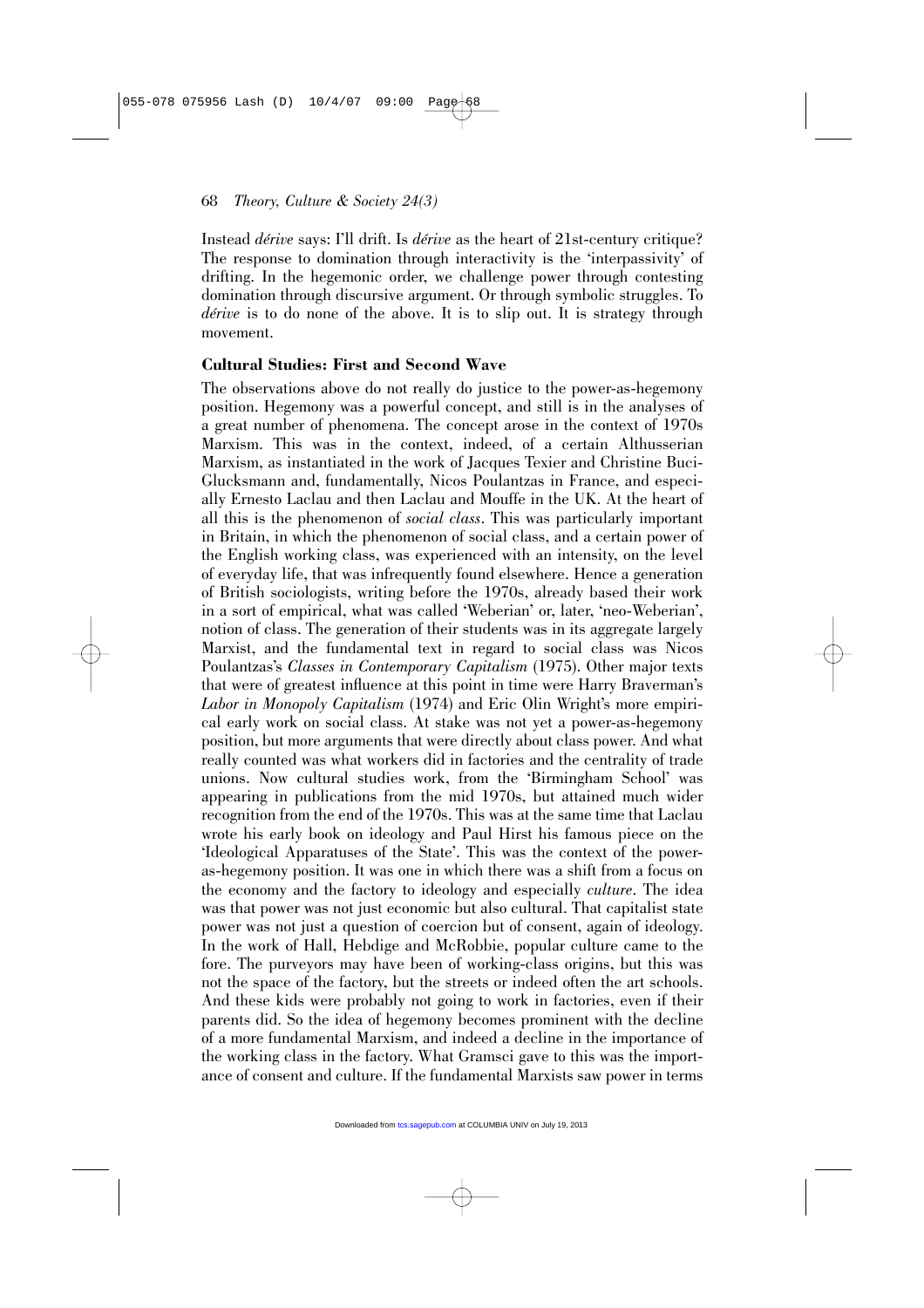of class versus class, then Gramsci gave to us a question of *class alliance*. The rise of cultural studies itself was based on the decline of the prominence of fundamental class-versus-class politics – an abeyance of the fundamental structuring of society, economy, ideology and politics by the opposition of capitalist class and working class. Gramsci spoke of alliances of the working class with sections of the middle classes, under the umbrella of a sort of counter-hegemonic culture that opposed the dominant culture and could potentially aggregate the alliance of different classes. This was powerful stuff. Later, from the early 1980s, cultural studies would be influenced by Lacan and semiotics. With the accession of Margaret Thatcher to power, cultural studies gave us powerful analyses of her regime under the idea of authoritarian populism. But at the same time as the British working class was numerically in rapid decline, with factory closures everywhere and trade unions being decimated, social class began to decline at the same time in cultural studies analyses. The power-as-hegemony position began to talk less of socialism than 'democracy', and in many cases Marxism, any kind of Marxism, was left altogether behind, often rejected for a general notion of antagonism, which has owed much more to Carl Schmitt than to Karl Marx,

Yet in its heyday the notion of hegemony had a great deal to do with social class. Post-hegemonic cultural studies has much less to do with social class. In many ways its analyses are much the poorer for this. Post-hegemonic cultural studies is in many ways less political. It is more oriented to art, to science and technology. Yet phenomena of inequality and class disparities, especially on a global level, have worsened over these decades. Cultural studies needs to be able to address these phenomena. It does so now not at all sufficiently. Class is still with us, more than ever. Yet no longer being concentrated so much inside single nations and in concentrated places like factories, class has reconfigured, or more or less fragmented. Some global movements have attempted to remedy this, but the obstacles are major. Attention has, unhappily for social inequalities, largely turned elsewhere.

This is largely because of globalization and also informationalization. Thus technology and media have become much more central to social and cultural life. This is something that the power-as-hegemony position did not sufficiently address. More recent tendencies in cultural studies are much more attuned to what seems to be a more generalized militarization of social and cultural, indeed of natural life. On the one hand there is the, as it were, vitalization of power, which I tried to begin to address above in discussions of power as *potentia*. *Potentia* here is at the same time life. Thus can be understood the rise of a sort of neo-vitalism in the work of De Landa, Massumi and, as I mentioned, Negri. The point I wanted to make in this context was that not just resistance but domination itself works through such life or *potentia*. This is very different from a previously existing power that works through the dead labour of the commodity. Classical, hegemonic power worked through the abstract homogeneous and dead labour of the commodity. Indeed 'the *thing*' in the hegemonic order was paradigmatically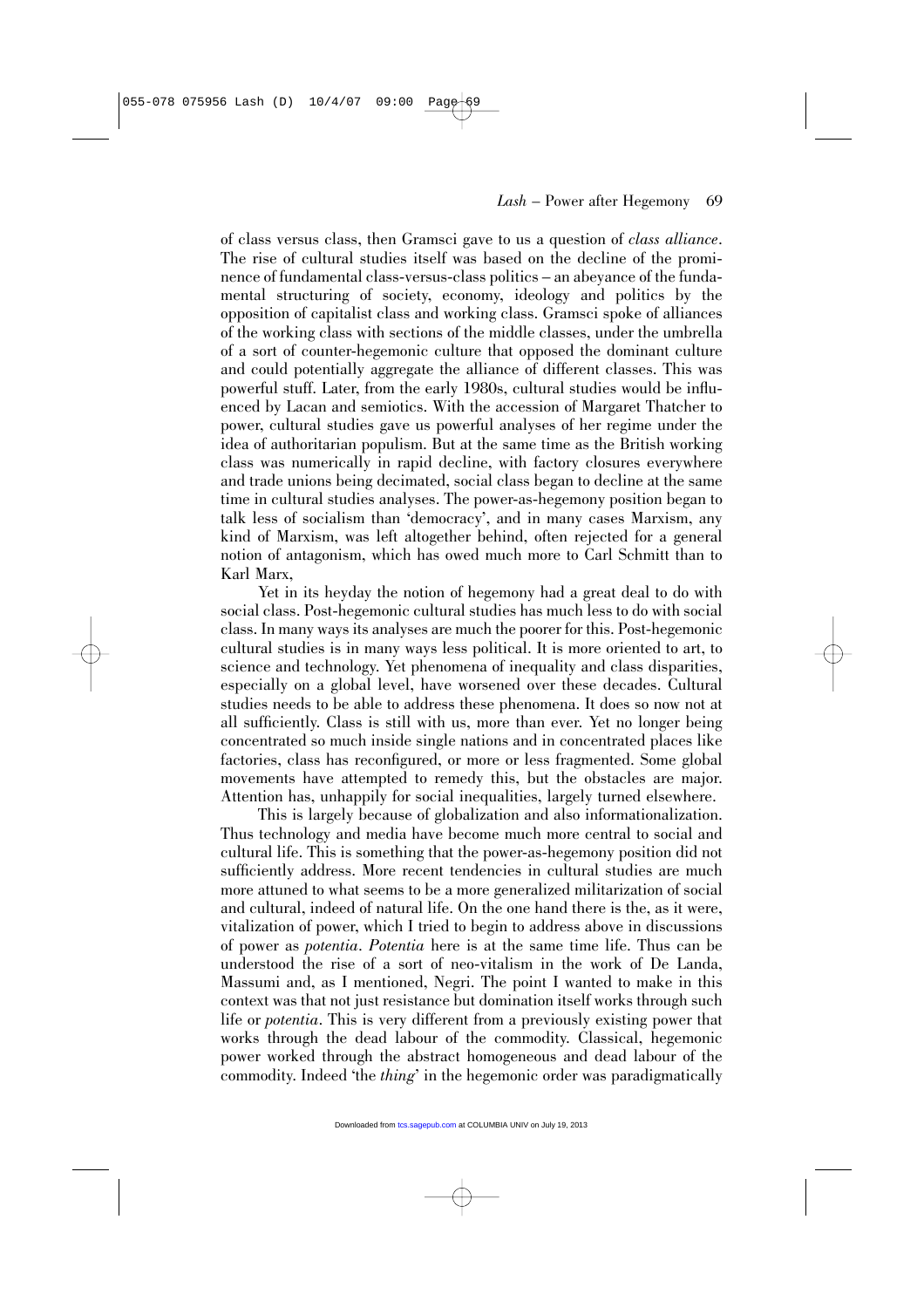the commodity's dead labour. But things in the global and informational order – and the power-as-hegemony position dealt basically with a national and manufacturing society – now are no longer dead and mechanical, they have, as Arjun Appadurai noted (1986), taken on their own social life, they have come alive, they come alive and move, not 'mechanically' – in terms of external causation – as the commodity, but flow in their logic and indeterminately in their unintended consequences. These are the, as it were, 'neo-commodities' of the post-hegemonic order. These neo-commodities are in the information order things that think – in the words of the MIT Media Lab – as the old *res extensa* of the commodity becomes, at the same time, thinking substance, substance that thinks. Capitalist power itself though, global capitalist power, works through such thinking and, in an important sense, living matter, rather than the solely extensive matter of the commodity.

As important as the, as it were, 'vitalization' of power is this just mentioned mediatization of life. These are two interweaving processes. At the same time as power is being 'vitalized', life is being mediatized. Hence there is a new importance in cultural studies of media theory: from Friedrich Kittler to Katharine Hayles. I tried to address this partly above in what I argued was the rise of communications in the post-hegemonic regime of power. This includes a mediatized social life. Thus Ken Sakamura of Tokyo University has spoken of 'ubiquitous computing'. This needs to be taken one step further and we need to speak of ubiquitous media. At stake here is not just technological forms of life (Lash, 2002), in which forms of social life are technologically mediated. At stake is the technologization of life itself, the mediatization of life itself. Once we make the step from computing or technology to media, the question of content also comes to take centre stage, as does that of communication. When media are ubiquitous, interfaces are everywhere. The actual becomes an interface. People and other interfaces are connected by protocols that connect an ever-greater variety of interfaces with one another. It is such protocols that make communication possible. Most important is the ubiquity of code, of mediatic code pervading more and more regions of beings. First, the communication codes of human beings on the level of mind or the metaphysical level, the neural codes and network of biological human brains; then the genetic codes, of bio-media; and, finally, the coding in nanotechnology of inorganic matter. There is, further, the importance, even in the generation of content and perhaps especially the interactive content of coding itself, of the algorithm. Computer scientists understand algorithms in terms of 'rules'. But these rules are far different from the sorts of rules that human scientists have dealt with over the decades. Two types of rules have long structured the human sciences and human societies: on the one hand, what amount to constitutive rules and, on the other, regulative rules. The first type of rules is found in the constitutions of states or in the rules of games. Without them the game cannot exist. They let you enter the playing field of the game and a nation. Such rules are effectively a passport. Regulative rules are entities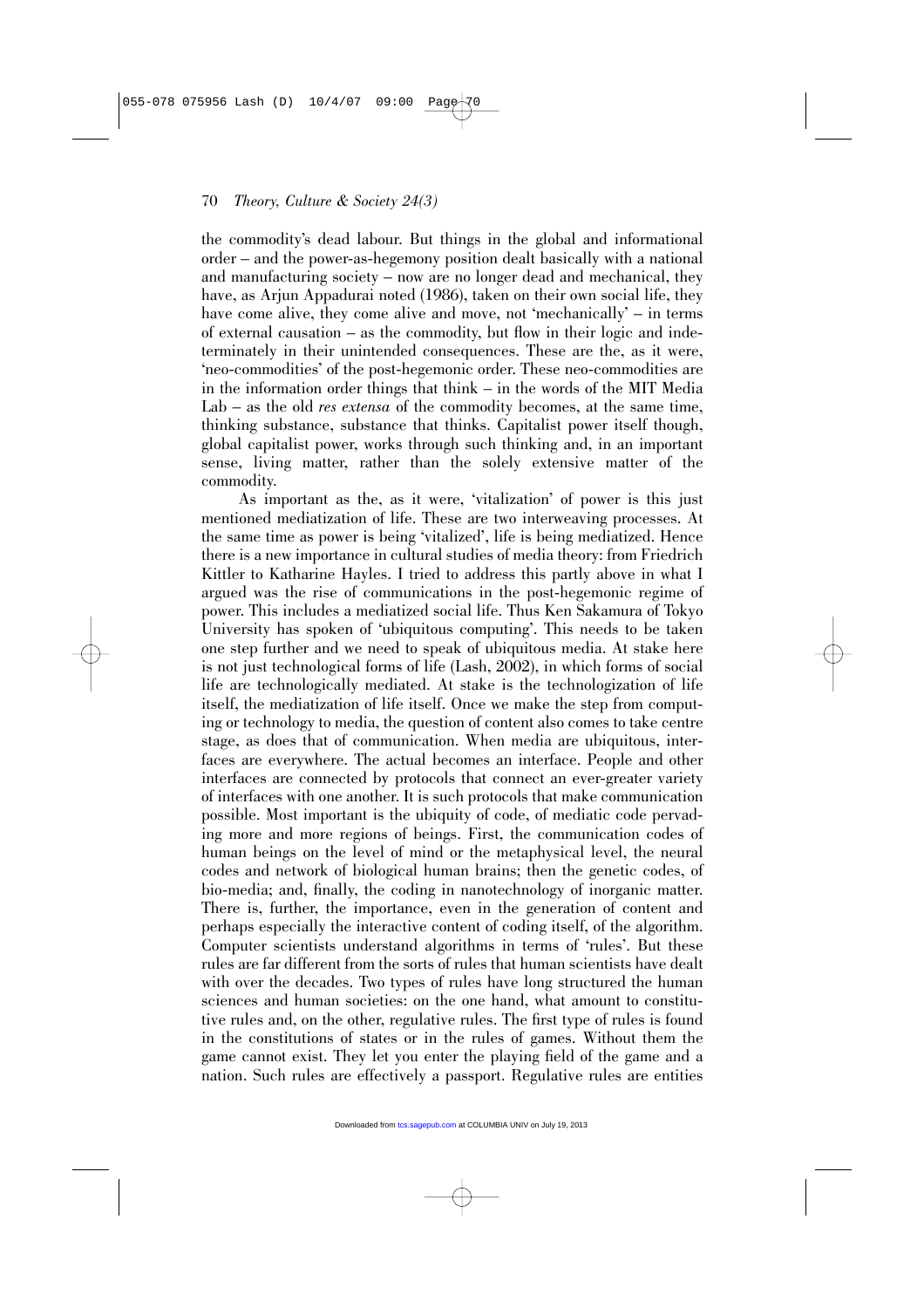that regulate your activity once you are on the playing field. They address at the same time how you play the game once you are there. But in a society of pervasive media and ubiquitous coding, at stake is a third type of rule, algorithmic, *generative* rules. 'Generative' rules are, as it were, virtuals that generate a whole variety of actuals. They are compressed and hidden and we do not encounter them in the way that we encounter constitutive and regulative rules. Yet this third type of generative rules is more and more pervasive in our social and cultural life of the post-hegemonic order. They do not merely open up opportunity for invention, however. They are also pathways through which capitalist *power* works, in, for example, biotechnology companies and software giants more generally. Power through the algorithm is increasingly important for media companies in digital rights management. A society of ubiquitous media means a society in which power is increasingly in the algorithm.

This leads us back to questions of ontology that have been so central to this article. I have spoken of a shift as we moved to the post-hegemonic power regime as hegemony from the symbolic to the real, from semiotics to intensive language, and most of all from epistemology to ontology. Here I have understood the symbolic, semiotics, representation, as basically epistemological and the real, intensive language, and the communication as basically ontological. Epistemology has to do with the understanding of the things we encounter, while ontology and the real have to do with the thingitself that is never encountered. The thing itself, and the real, is never encountered – it is a virtual, a generative force; it is metaphysical rather than physical. I understand the epistemological order of power-as-hegemony to be fundamentally Kantian. For Kant, knowledge and experience are much more than a question of sensation as they were for the empiricism of Locke and Hume. Knowledge and experience also entail another faculty than the faculty of perception: the faculty of understanding. Understanding consists of categories. These categories deal with sensation in terms of predication. Perception or sensation are not enough. We experience and know only through predication.

The neo-Kantian Durkheim was acutely aware of this in *The Elementary Forms of Religious Life* (1995) Already Durkheim and Mauss's 'classifications are the same as Kant's predications through categories. In the *Elementary Forms*, as Kant did to Locke and Hume, Durkheim takes another generation of British scholars – this time anthropologists – to task for their empiricism. Thus Frazer, Tylor and Spencer are criticized for their theories of religion that are eminently physical and work from perception or sensation alone. For Durkheim, the primordial classifications of totemism are the stuff of religious cosmologies. That is, for Durkheim as for Kant, sense perception or sensation were not sufficient either for knowledge – philosophical, scientific or social scientific knowledge. Sense perception had to be brought under the orderings of the categories or classifications, which functioned through making predications about a substance or a subject. The point is that a transcendental is necessary for these predications.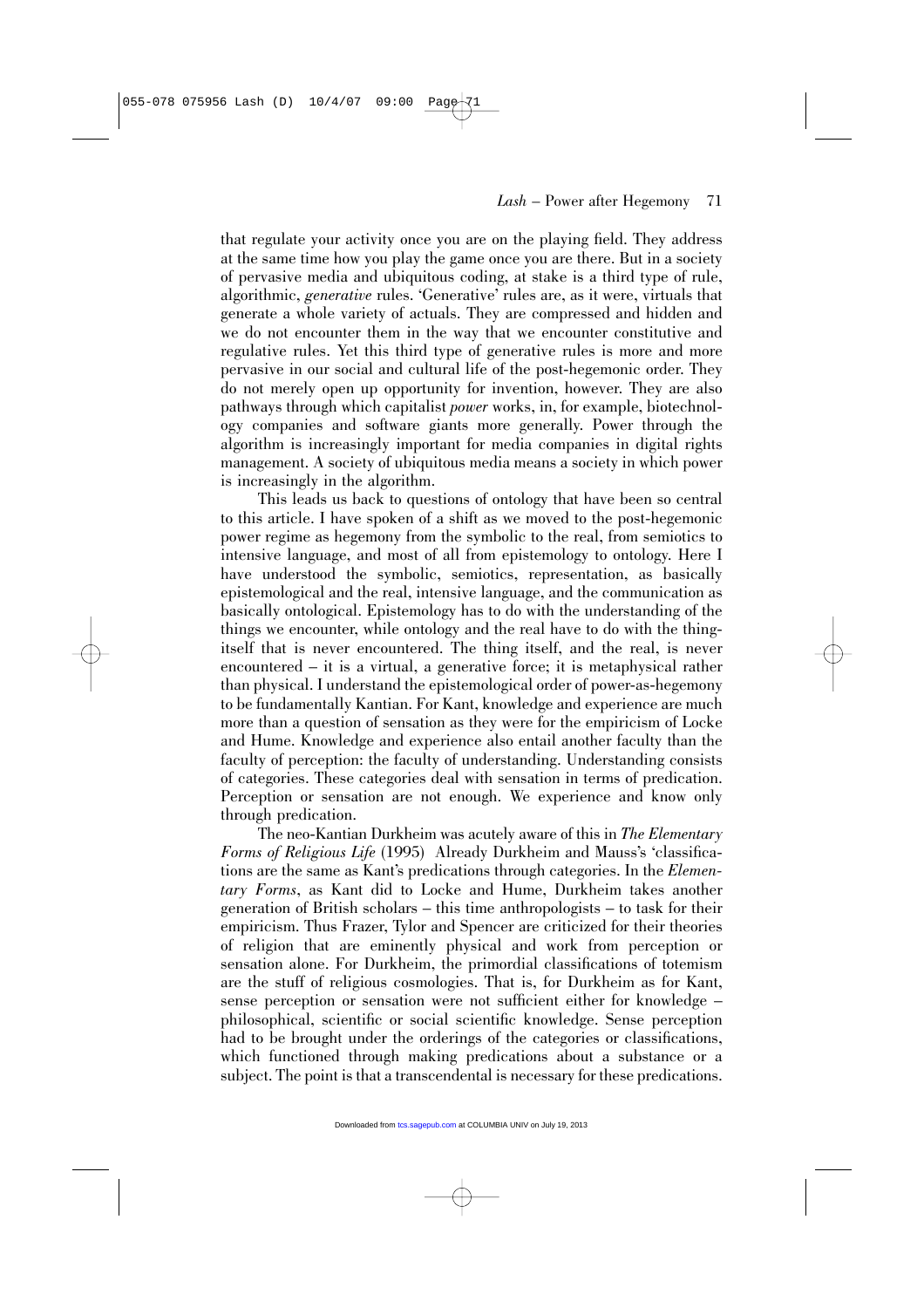This transcendental has two sides. For Kant, looking outward – in science it works through categories and is epistemological. Kant's transcendental is reason. And as reason it is two-sided: looking outwards, reason is what Kant calls the understanding (*Verstand*) and science: it is epistemological. Looking inwards reason is what Kant calls 'Reason' or *Vernunft*. *Vernunft* is ontological. Reason as the understanding works through categories and predication: reason as *Vernunft* works not through categories but ideas. These ideas do not predicate because they work with what we do not encounter. They operate in the ether of the metaphysical. Looking, as it were, inwards – in terms of ethics, religion and art – it is ontological. Looking inwards, it is being that is at stake rather than knowledge of the outside world. The Kantian philosopher looks at both sides – the metaphysical inside and the 'physical' outside. Though the Kantian philosopher knows that the ontological side of the transcendental is the condition of possibility of its epistemological side. Hence Kant's critique of metaphysics preserves a great deal of the metaphysical and the ontological. Durkheim, I think rightly, locates the metaphysical in the social. This collective effervescence of totemic religion is the substance, the ontology of religion. It is the primordial social ontology. The social, which is the cultural, is fundamentally religious. The substance of totemism looks inward, but its forms, which are those same totems that function as emblems of religious substance, become the cosmologies of classification as the tribesman looks out onto the profane.11 Just as religion is basically not an empirical but a transcendental phenomenon, i.e. a metaphysical phenomenon, whose physical outside, looking out onto the profane understands this profane in terms of cosmologies, whose categories organize this profane into substances and subjects whose predicates come, as it were, from the outside as attributes or qualities. The same thing needs to take place in discursive thought, and in particular in the human or social sciences, for which again empiricism is not enough. Social science must work through transcendental categories to classify social sense material. The social sciences must identify the subject and then discover and indeed attribute these predicates.12 These predicates are not, as in metaphysics, included in the subject. They are attributed by the social scientist. Again, the condition of possibility of this social epistemology is a social ontology that structures the moral life of modern society and its social scientists. This is Durkheim's positivist critique of empiricism. Like Kant's, it preserves the metaphysical: in Durkheim's case this becomes a social ontology.

As Foucault understood in *The Order of Things*, and Max Weber had already addressed in his methodological argument on adequacy of explanation argument on levels of causality and meaning, man is an empirical– transcendental double. This empirical–transcendental double is the subject or substance that cultural studies and sociology must deal with. Unlike, classically in the natural sciences, in which the subject or substance is merely extensive, the subjects that the social sciences must predicate about are both extended and intensive, or thinking substance. We are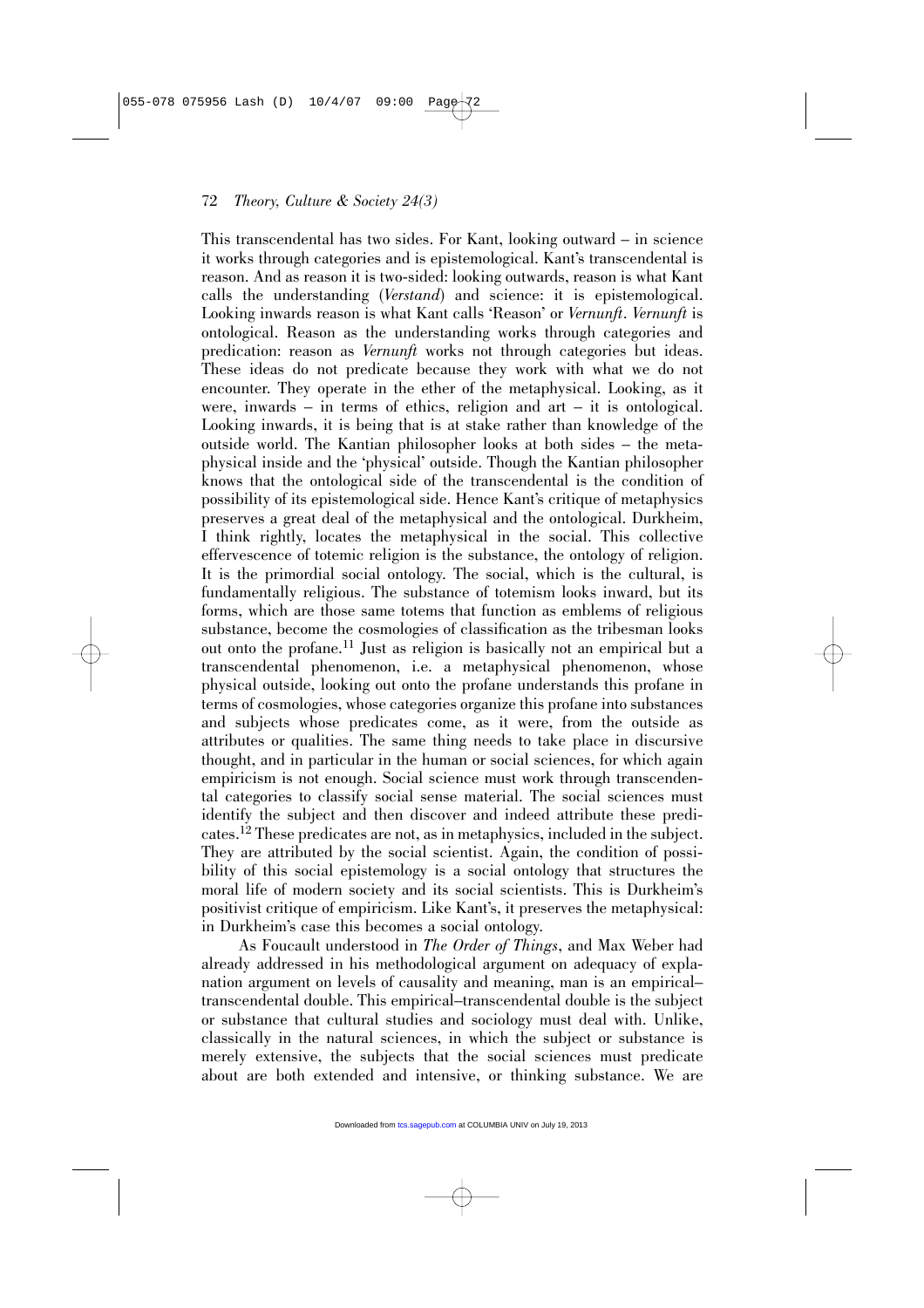metaphysical–physical doubles. Once we are aware of the dual nature of the subject, we are aware of the fact that his or her predicates are often less a question of what we as social scientists attribute than intrinsic to the intentions of the subject. To the extent that those who social scientists study are metaphysical, the predicates are included in this human subject. Once we as human scientists are there, we can decide to deal with this human double either through classifications – as Durkheim and Weber chose to – or through values, ideas and interpretation, as Simmel and later the phenomenological tradition chose to. There is a third methodological choice for today's post-human and also post-hegemonic cultural sciences. This third choice is neither classification nor interpretation. It is a method of tracking or mapping – it is also topological in that it deals with virtuals as much as actuals. Or, more precisely, it deals with actuals as virtuals. It entails entering into the world of cultural things as a human thing, whose difference is that we may be marginally more reflexive than other things.<sup>13</sup>

This excursus was necessary in the sense of setting up again the counterposition of what we have been discussing as hegemonic versus posthegemonic, or 'first-wave' and 'second-wave', cultural studies. First-wave cultural studies – whether Marxist or not – with its assumptions of representation and Saussurean semiotics, stayed very much within the epistemological realm. Typically this epistemology was decentred from positivism, as knowledge was contingent and indefinitely delayed. If there was an ontology, it was understood in an aporetic relation to the epistemological. This aporia was the unbridgeable chasm between the epistemological and the ontological that could not be sublated in Hegel's sense. This was an aporia – of freedom on the one hand and necessity on the other – that we were condemned to live with. Now what much of second-wave cultural studies does – and the first three sections of this article try to exemplify this – is to collapse the epistemological into the ontological. This is why writers like Lyotard and Deleuze have been so influential in recent years. Lyotard and Deleuze destroy the categories, destroy the predications, destroy centred and decentred positivism and go back to the original empiricism of Hume in their philosophy of 'sensation'. Traditional empiricism rejects – as we just saw in our discussion of Kant and Durkheim – of course any notion of a transcendental. But for today's philosophy of sensation, the transcendental is already there in the empirical. It is immanent in the empirical. So we have here an empiricism that is already ontological, in which empirical substance is not extended as in Descartes, but is intensive substance. The other side of ontology in such a philosophy of sensation is a reconfigured epistemology that is now inseparable and fused with the ontological. But it is epistemological and, in this sense, a question of logic. But this logic is neither that of deductivist predication nor of inductivist empiricism, nor even a combination thereof. The logic is not something that is applied, as in Kant and Durkheim,<sup>14</sup> to sense material. The logic, as broadcast in the titles of two of Deleuze's books, is there already in the sense material: the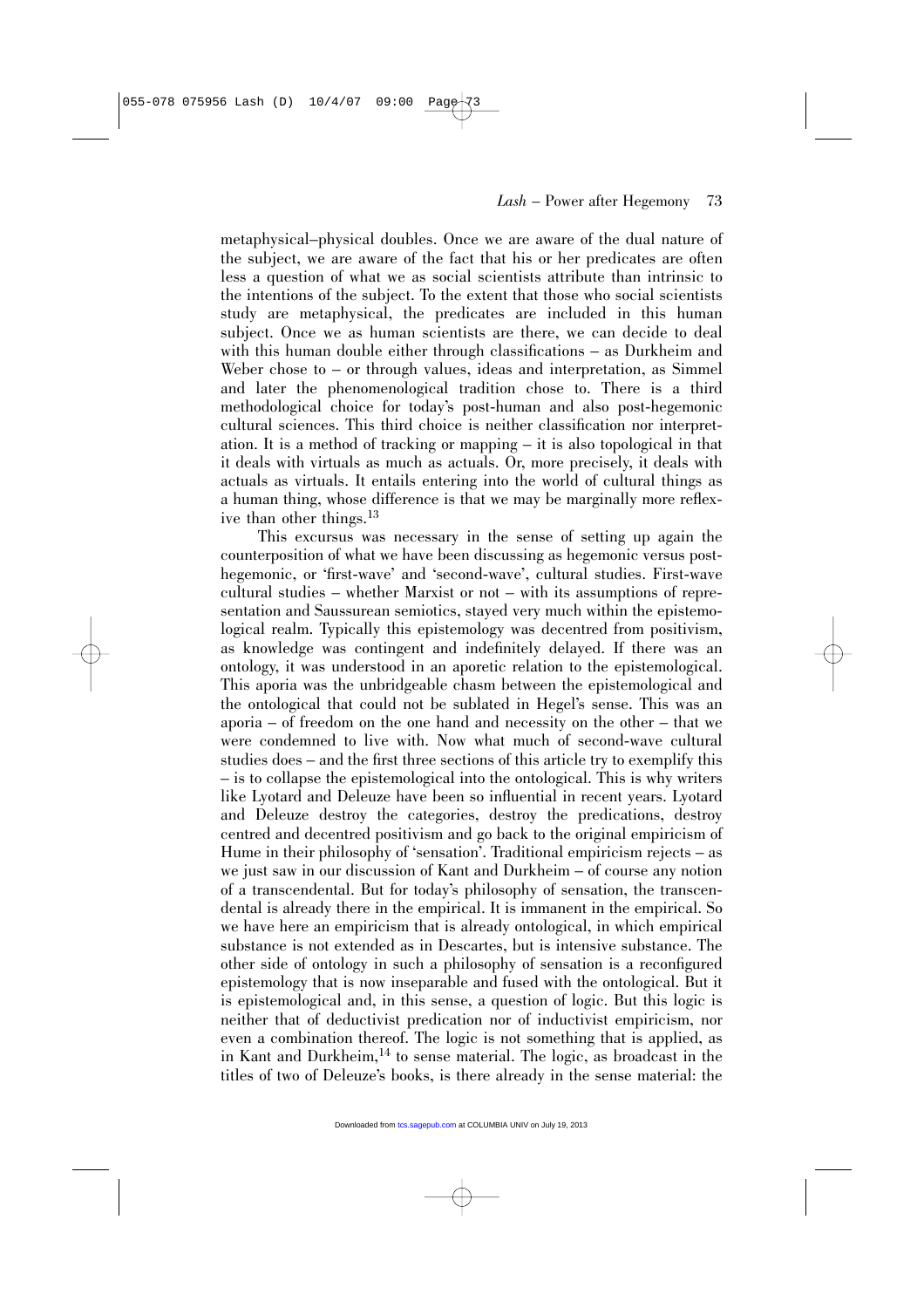logic is immanent to sensation. In this 'transcendental empiricism', the transcendental is collapsed into the empirical.

Why is this second-wave cultural studies, this post-hegemonic cultural studies so suggestive to today's generation of students? Because it speaks to the world that they encounter. If the empirical is informational, then it is already knowledge: it is already transcendental. If the empirical we encounter is mediatized, then it is already transcendental. If an earlier sociology and cultural studies – as we saw above in Durkheim, Weber and Foucault – saw man as an empirical–transcendental double, second-wave cultural studies also understands *things* as such doubles. An empirical that is already transcendental is what we deal with at work, at play, in science and in art. Second-wave cultural studies and its transcendental empiricism speaks to us because we encounter a world of transcendental–empiricals. Thus science encounters a world of bio-media. And art deals in (video and information) materials that are already mediated in addressing a transcendental that is equally mediatized. And in all these cases it is a question of ontology and epistemology. Being is mediatized, as is knowledge. And the two stand less in a relation of radical separation than of fusion.

#### **Conclusions**

If power has become ontological, intensive, factical and communicational, then what are the implications for cultural studies? Culture – that was previously somehow outside of the profane everyday – is now inside it. Culture, previously in the realm of value, was a place from which critique could be launched. Culture was a site for critique of the commodity and indeed of industry. But, as culture comes no longer to have that separation, as it becomes itself part of the realm of fact, as it enters the profane order of communications, then what was cultural studies is no longer easily separable from industry (McRobbie, 1998). Cultural studies, and what many of us now call cultural research, comes in many ways to be indistinct from culture industry. Adorno and Horkheimer (1979) of course foresaw this many years ago, as the final twist in the tail of the dialectic of enlightenment and the triumph of commodification. Yet the increasing overlap of the cultural and industrial principles – of fact and of value, as we saw above – is not necessarily, as Adorno said, the industrialization of culture: it is at the same time the 'culturification' of industry. On the one hand, the deadening abstract homogeneity of industry suffocates the being, the life, of culture. On the other, culturification brings life and indeed ontology to the mechanism of industry. What this means in practice is that cultural studies must engage with the culture industries: with art, the media, architecture, design, information and communications technology, software and protocol design, and urbanism.15 It must engage with the sciences and technosciences as well. This is partly because these sectors are expanding and are increasingly destinations for our students. But also because of the critical interventions that need to be made there.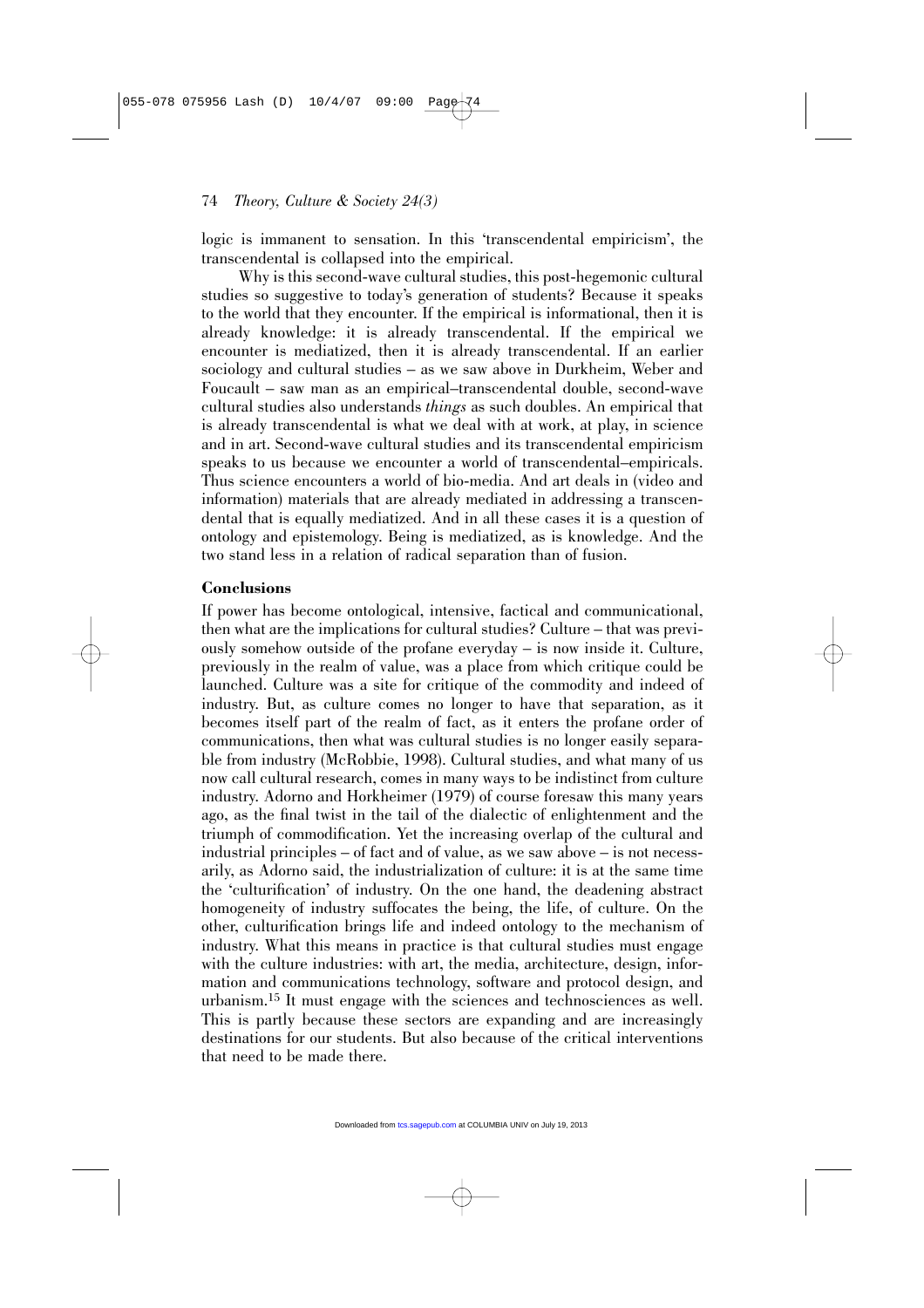As discourse of value, cultural studies and cultural critique become pervaded by the facticity of practice; cultural studies must engage with such practice and train its students in theoretically infused hands-on work in new media, art, architecture, cultural policy and politics. In education we must engage with practitioners. In research, project-networks of practitioners and theorists will work in laboratories and studios and produce outcomes that are, at same time, also practical. These labs and studios will produce not just scholarly articles and books but also exhibitions, software, designed space, media experiments and prototypes. Classes and a more organic social body were host to what Gramsci called organic intellectuals. There was a longer-term solidity and stability to this order. This is far less the case with today's 'inorganic', even crystalline intellectuals, who work less as an organ in the body of a social class and more as coders, writing algorithms, as designers and the like. Replacing the *longue durée* of the social class or village or factory is the ephemerality of the project-network. Yet power in the post-hegemonic age grasps us in our very being. It is, then, the task of cultural studies, not to be less political, but to be more political. Indeed, in the hegemonic order, politics was once confined to a set of more or less clearly defined institutions. After hegemony and the meltdown of the classic institutions and their regime of representation, politics leaks out. The posthegemonic order is not just an era of ubiquitous computing and ubiquitous media. It also bequeaths to us ubiquitous politics.

#### *Notes*

1. The idea for this article began in a conversation in 2001 with David Oswell, who suggested that hegemony was the central concept for an earlier generation of cultural studies, but that this was no longer at all the case. In a subsequent conversation, Nancy Fraser noted that I was arguing not against the *concept* of hegemony, but instead that contemporary politics no longer worked through its prism. In January 2002 I delivered this as a short paper at Melbourne University. Many thanks to Scott Maguire and Nikos Papastergiadis for their comments. Let me say here that I have the utmost respect for the originary foundation of cultural studies by and in the tradition of Stuart Hall. Indeed, Professor Hall himself has in more recent work used newer concepts, not present in and at points breaking with his positions of the 1970s to grasp contemporaneous phenomena. The present intervention, though breaking radically with notions of hegemony and normative power, is only possible given a paradigm established by Stuart Hall. Finally, I would like to thank Nick Gane for his comments on the full draft of this article.

2. Ernesto Laclau and Chantal Mouffe's (2001) idea of hegemony is specifically not a theory of institutions. It is hence an exception here. Laclau's idea, and indeed Stuart Hall's use of the concept in the context of Margaret Thatcher's political power in Britain, are not at all institutional. They presume already the decline of the classical institutions of working-class politics. The influence on Laclau here of Peronism in his discussions of populism and also institutions is striking. In many ways Laclau and Mouffe's work describes a transition from hegemonic to posthegemonic power. Indeed, cultural studies itself – and Hall's work – needs to be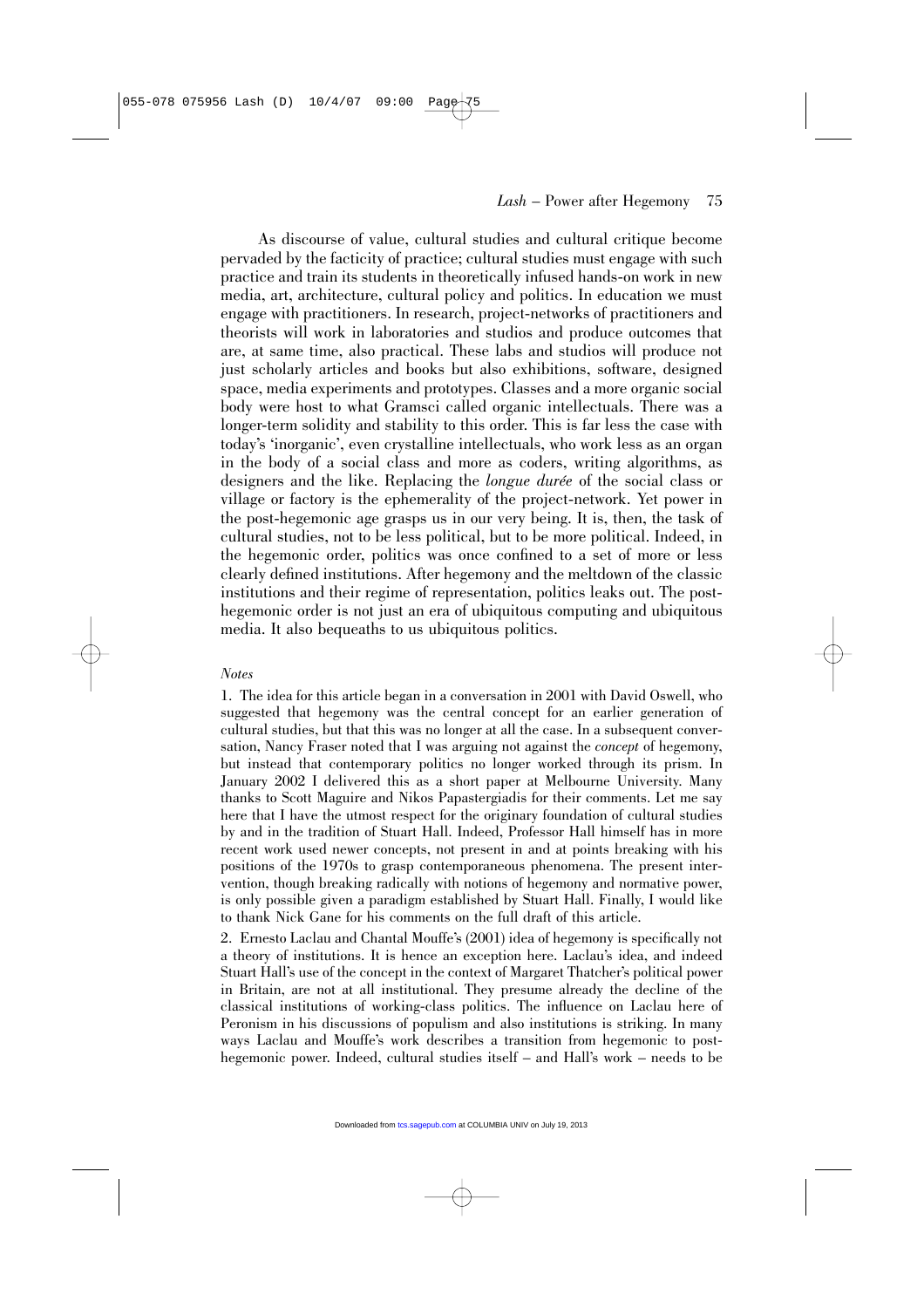seen as situated in this transition. What this article is arguing is that 25–30 years on, this transition has gone a lot further.

3. I am indebted to Sebastian Olma for this idea.

4. See the fascinating interpretation of Nietzsche in Heidegger's *Nietzsche* (1991). Heidegger reads Nietzsche's more physical energy indeed as plenitude.

5. I am indebted in this to discussions with Jeff Alexander and Francisco Carbello.

6. Spinoza's ethics work through this sort of facticity.

7. Predicates may be connected to the things – most likely, we don't encounter things without predicates any more than we have ever encountered men without qualities.

8. On the construction of markets as non-linear, processual social (and cultural) institutions, see the exemplary work of Harrison White (2002).

9. *Legitimat und Legalitat* is from Carl Schmitt. Legitimation *durch Verfahren* is Luhmann's Schmittianism that Lyotard picked up in *The Postmodern Condition*.

10. Cf. Lyotard's famous *Dérive à partir de Marx et Freud*.

11. Durkheim systematically used the language of substance and form in *Formes élémentaires*. Substance always came first. I think the book should have been entitled 'The Elementary Substance of Religious Life'.

12. This sort of method is introduced in the work of Appadurai and Latour. Celia Lury and I have attempted to develop it in our *Global Culture Industry: The Mediation of Things* (Lash and Lury, 2007).

13. See Lash and Lury (2007).

14. In his case of course a 'socio-logic'.

15. Stuart Hall's work in the 1990s and first years of the new millennium – with INIVA and the Stephen Lawrence Foundation – exemplify this.

*References*

Adorno, T. and M. Horkheimer (1979) *Dialectic of Enlightenment*. London: Verso.

Agamben, G. (1999) *Potentialities*. Palo Alto: Stanford University Press.

Appadurai, A. (1986) *The Social Life of Things*. Cambridge and New York: Cambridge University Press.

Bateson, G. (2000) *Steps to an Ecology of Mind*. Chicago, IL: University of Chicago Press.

Benjamin, W. (1979) *One Way Street and Other Writings*, trans. E. Jephcott and K. Shorter. London: Verso.

Boeri, S. and Multiplicity (2003) *Uncertain States of Europe*. Milan: Skira.

Braverman, H. (1974) *Labor in Monopoly Capitalism*. New York: Monthly Review Press.

Butler, J., E. Laclau and S. Žižek (2000) *Contingency, Hegemony, Universality: Contemporary Dialogues on the Left*. London: Verso.

Colebrook, C. (2005) *Philosophy and Post-structuralist Theory*. Edinburgh: Edinburgh University Press.

Debord, G. ( 1995) *The Society of the Spectacle*, trans. D. Nicholson-Smith. New York: Zone Books.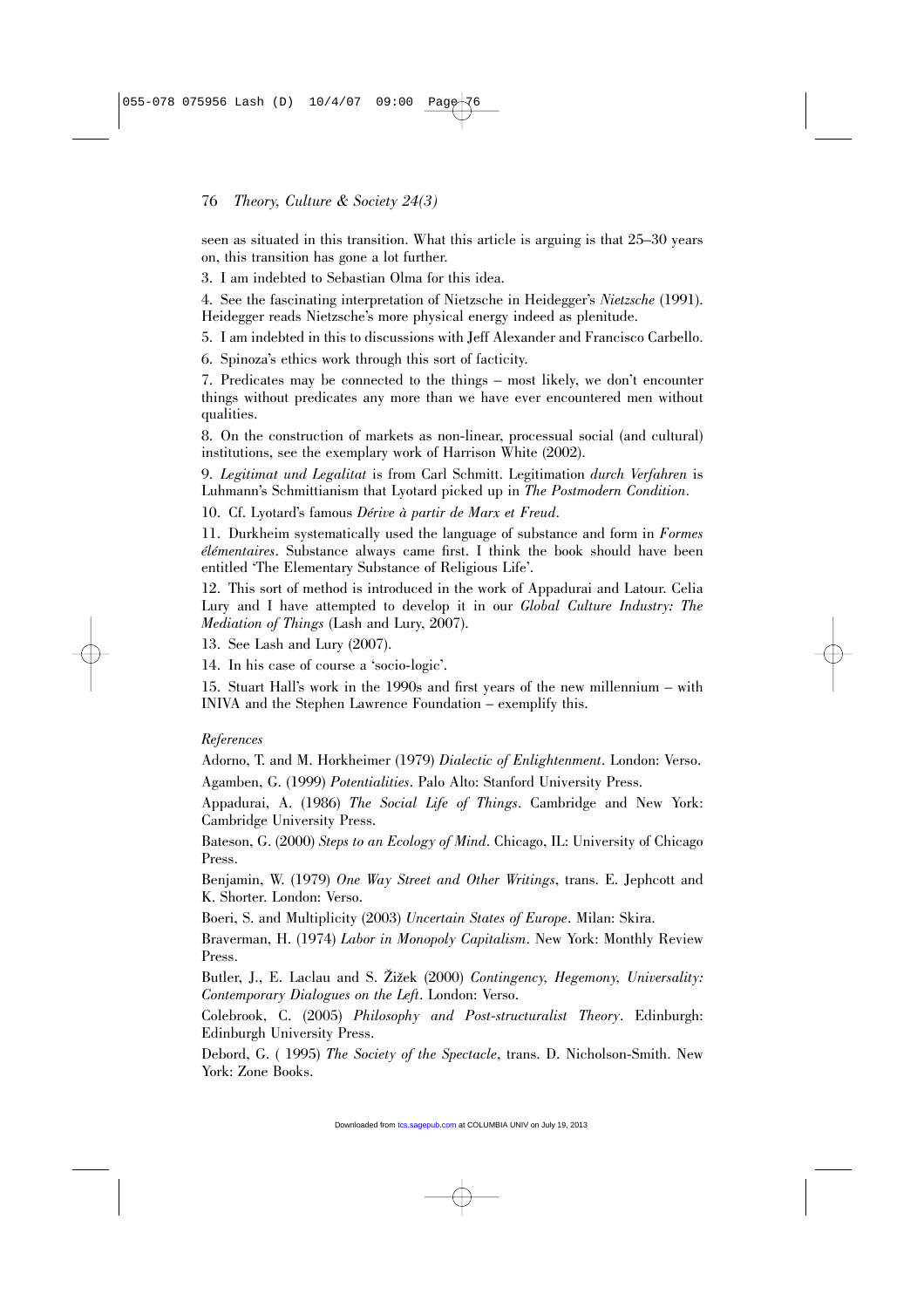Deleuze, G. (2001) *Empiricism and Subjectivity*. New York: Columbia University Press.

Deleuze, G. and F. Guattari ( 1988) *A Thousand Plateaux*, trans. B. Massumi. London: Athlone Press.

Durkheim, É. (1982) *The Rules of Sociological Method*, trans. W.D. Hall. New York: The Free Press.

Durkheim, É. (1995) *Elementary Forms of the Religious Life*, trans. K.E. Fields. New York: Free Press.

Durkheim, É. and M. Mauss (1963) *Primitive Classifications*, trans. R. Needham. Chicago: University of Chicago Press.

Foucault, M. (1966) *Les mots et les choses*. Paris: Gallimard.

Foucault, M. (1970) *The Order of Things*, trans. A. Sheridan. London: Tavistock.

Hardt, M. and A. Negri (2000) *Empire*. Cambridge, MA: Harvard University Press.

Hardt, M. and A. Negri (2005) *Multitude: War and Democracy in the Age of Empire*. London: Hamish Hamilton.

Heidegger, M. (1978) *Being and Time*, trans. J. Macquarrie and E. Robinson. Oxford: Blackwell.

Heidegger, M. ( 1991) *Nietzsche*, Vol. 2. San Francisco: HarperSanFrancisco.

Koolhaas, R. and B. Mau (1995) *S, M, L, XL*. New York: Monacelli Press.

Kristeva, J. (1984) *The Revolution of Poetic Language*. New York: Columbia University Press.

Lacan, J. (1994) *Four Fundamental Concepts*, trans. Alan Sheridan. Harmondsworth: Penguin.

Laclau, E. and C. Mouffe (2001) *Hegemony and Socialist Strategy*. London: Verso. Lash, S. (2002) *Critique of Information*. London: Sage.

Lash, S. and C. Lury (2007) *Global Culture Industry: The Mediation of Things*. Cambridge: Polity.

Lazzarato, M. (2002) *Puissance de l'invention: la psychologie économique de Gabriel Tarde*. Paris: Le Seuil.

Lyotard, J.-F. (1973) *Dérive à partir de Marx et Freud*. Paris: Union Générale d'Éditions.

Lyotard, J.-F. (1984) *The Postmodern Condition*, trans. G. Bennington and B. Massumi. Manchester: Manchester University Press.

McRobbie, A. (1998) *British Fashion Design: Rag Trade or Image Industry*. London: Routledge.

Negri, A. (1991) *The Savage Anomaly*. Minneapolis, MN: University of Minnesota Press.

Poulantzas, N. (1975) *Classes in Contemporary Capitalism*. London: New Left Books.

Simmel, G. (2004) *The Philosophy of Money*, trans. T. Bottomore and D. Frisby. London: Routledge.

White, H. (2002) *Markets from Networks*. Princeton, NJ: Princeton University Press.